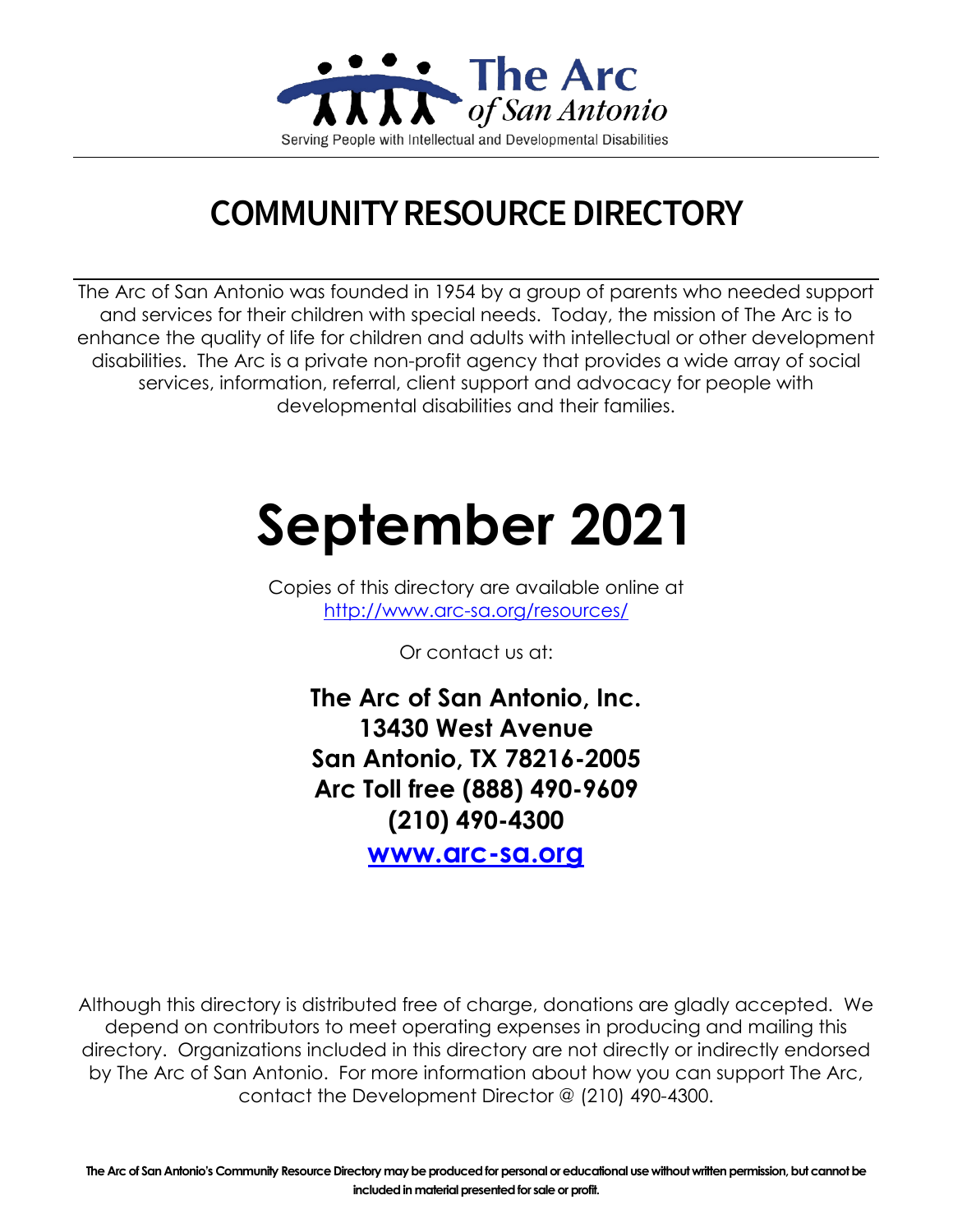## *Table of Contents*

| O                   |                                                                     |       |
|---------------------|---------------------------------------------------------------------|-------|
| $\circlearrowright$ |                                                                     |       |
| $\circlearrowright$ |                                                                     |       |
| $\circ$             |                                                                     |       |
| $\circlearrowright$ |                                                                     |       |
| $\circlearrowright$ |                                                                     |       |
| $\circlearrowright$ |                                                                     |       |
| $\circlearrowright$ |                                                                     |       |
| $\bigcirc$          |                                                                     |       |
| $\circlearrowright$ |                                                                     |       |
| $\circlearrowright$ |                                                                     |       |
| $\circ$             |                                                                     |       |
| $\bigcirc$          |                                                                     |       |
| $\circlearrowright$ |                                                                     | P. 9  |
| $\circ$             |                                                                     | P. 10 |
| $\circ$             |                                                                     |       |
| $\circ$             |                                                                     |       |
| $\circ$             |                                                                     | P. 11 |
| $\circ$             | Residential Services (Group Homes and Supervised Apartments)  P. 12 |       |
| $\circ$             |                                                                     | P. 12 |
| $\circlearrowright$ |                                                                     |       |
| $\circ$             |                                                                     | P. 13 |
| $\circ$             |                                                                     |       |
| $\circlearrowright$ |                                                                     |       |
| O                   |                                                                     |       |

1990 - Parti de Santo Galicio de Santo de Santo de Santo de Santo de Santo de Santo de Santo de Santo de Santo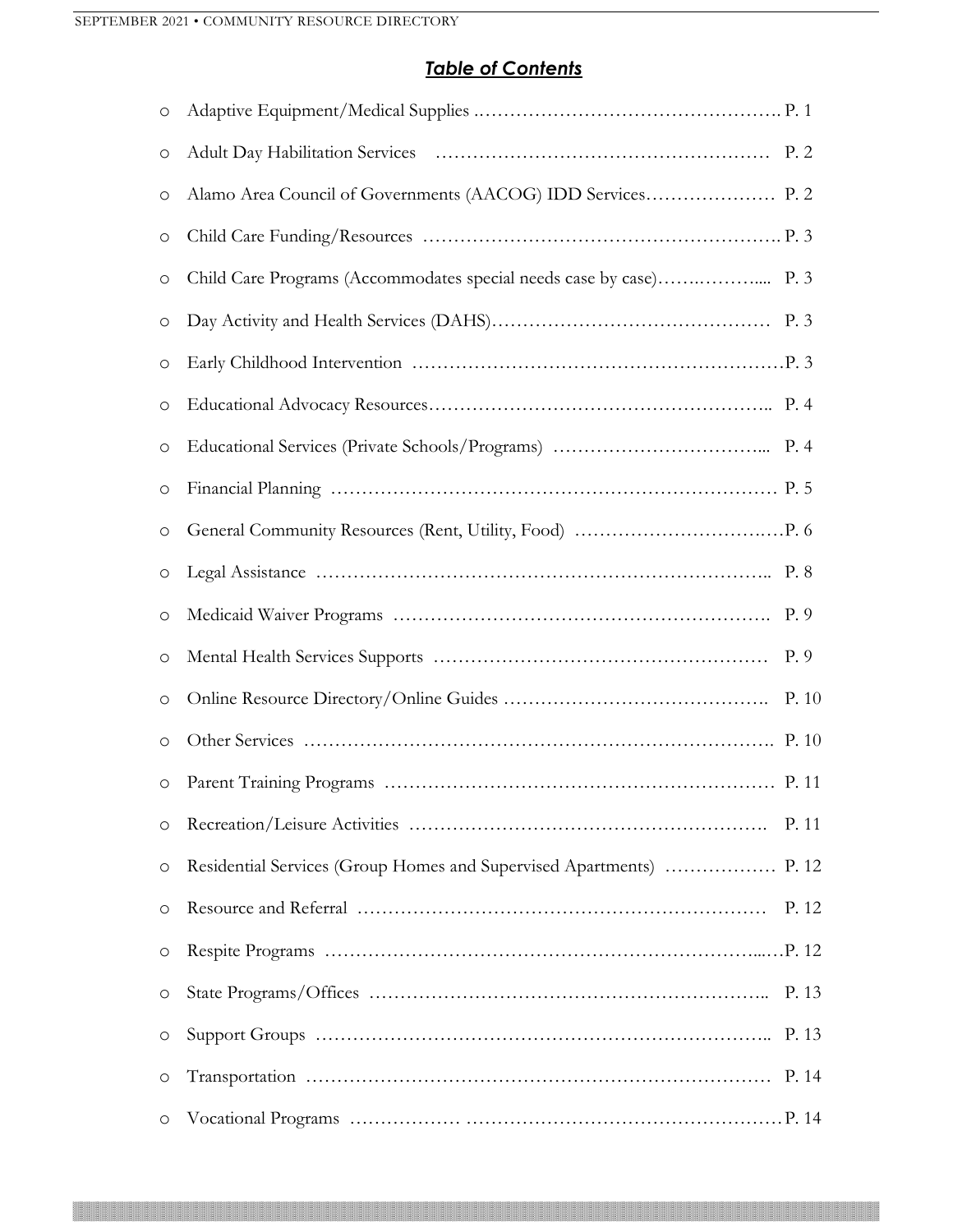| <b>ADAPTIVE EQUIPMENT/MEDICAL</b>                                                                                              |                                  |                                                                                                                                                                         |                                  |
|--------------------------------------------------------------------------------------------------------------------------------|----------------------------------|-------------------------------------------------------------------------------------------------------------------------------------------------------------------------|----------------------------------|
| <b>SUPPLIES</b>                                                                                                                |                                  | <b>Hanger Clinic Prosthetic &amp;</b>                                                                                                                                   | (210) 614-9222                   |
| <b>Advance Orthopedic Designs</b><br>12315 Judson Rd. #206 SAT 78233                                                           | (210) 657-8100                   | <b>Orthotics Services</b><br>7220 Louis Pasteur Ste.160 SAT 78229<br>930 Proton Bldg. A., Ste. 100 SAT 78258                                                            | (210) 494-1933                   |
| 8923 Culebra #103 SATX 78251<br>www.advanceorthopedicdesigns.com                                                               | (210) 444-9155                   | 1139 SE Military Dr., Ste. 111 SAT 78214<br>www.mkprosthetics.com                                                                                                       | (210) 610-3400                   |
| <b>Alamo Osteopathic Physicians</b><br><b>And Surgeons (DME)</b>                                                               | $(210)$ 656-4363                 | <b>Hope Medical Supply</b><br>1116 E. Houston SAT 78205<br><b>Accepts: CSHCN</b>                                                                                        | (210) 226-1482                   |
| 13032 Nacogdoches Rd. St. 212 SAT 78217 Accepts Tricare, Medicaid,<br>Medicare                                                 |                                  |                                                                                                                                                                         | (210) 520-6481                   |
| <b>Alamo Mobility - Driving Aids</b><br>6473 DeZavala Rd. SAT 78249<br>www.alamomobility.com                                   | (210) 697-8884                   | <b>National Seating Mobility</b><br>7715 Mainland St. 108 SAT 78250<br>8666 Huebner Rd., Ste. 100 SAT 78240<br>Accepts: CSHCN, Medicaid/Medicare<br>www.nsm-seating.com |                                  |
| <b>Apple Homecare Medical Supply</b><br>applesanantonio@applehms.com<br>www.applehms.com                                       | (210) 804-4430                   | <b>Project M.E.N.D Office</b><br>5727 IH 10 West SAT 78201                                                                                                              | (210) 223-6363                   |
| <b>Bexar Care</b><br>7410 John Smith Dr. Ste. 108 SAT 78229<br><b>Accepts: CSHCN</b>                                           | (210) 614-3804                   | Warehouse - 1201 Austin St. SATX 78208<br>Loans used equipment, wheelchairs, walkers, etc.<br>www.projectmend.org                                                       | (210) 223-7283                   |
| www.bexarcare.com<br><b>Bulow Orthotic &amp; Prosthetic</b><br><b>Solutions</b>                                                | (210) 614-4077                   | <b>Romo Medical Equipment</b><br>3453 N. Pan Am Expy, Suite 105 SAT 78219<br>Specializes in high-tech respiratory equipment.<br>www.ronmedical.com                      | (210) 532-3895                   |
| 10114 Huebner Rd. 78240<br>www.BulowOPS.com                                                                                    |                                  | <b>San Antonio Orthotics &amp;</b><br><b>Prosthetics</b>                                                                                                                | (210) 616-0761                   |
| Caprock Home Health Services (210) 225-7003<br>603 Ingram Road SATX 78238<br>www.chhs.com                                      |                                  | 7400 Louis Pasteur St. 110 SATX 78229<br>Leg braces, etc.                                                                                                               |                                  |
| <b>Carvajal Pharmacy</b>                                                                                                       |                                  | <b>Shield Healthcare</b><br>9901 Broadway #113 SAT 78217                                                                                                                | (210) 375-0003<br>1-800-495-0999 |
| 3410 Roosevelt Ave. SAT 78214                                                                                                  | (210) 922-2176                   |                                                                                                                                                                         |                                  |
| 119 Huziar SAT 78214<br>1715 McCullough SAT 78212<br>Accepts: Medicaid, other major insurances.                                | (210) 922-9031<br>(210) 977-1870 | <b>Summit DME</b><br>11930 Starcrest Dr. St. 108 SATX 78247<br>Authorized Medicaid & Medicare Provider, DME<br>www.summit.hme.com                                       | (210) 521-9800                   |
| Provides DMEs, nutrition supplies, compounding, etc.<br>Can provide delivery service.                                          |                                  |                                                                                                                                                                         |                                  |
| <b>CHAMPS Medical</b><br>7718 Louis Pasteur SAT 78229 6978 Fairground Pkwy.<br><b>Accepts: CSHCN</b><br>Medical supplies only. | (210) 691-1106                   | <b>Travis Medical</b><br>6894 Alamo Downs Parkway SAT 78238<br><b>Accepts: CSHCN</b><br>www.travismedical.com                                                           | (210) 767-8004                   |
| www.champsmedical.com                                                                                                          |                                  | <b>Wheelchairs Plus</b><br>1116 E. Houston St. www.wcplus.com                                                                                                           | (210) 949-1660                   |
| <b>Comal Drugs</b>                                                                                                             | (830) 625-2421                   |                                                                                                                                                                         |                                  |
| 210 N. Business 35 New Braunfels TX 78130<br>Accepts: Medicaid (Traditional, Molina & Community 1st)<br>www.comaldrug.com      |                                  | <b>Wood Medical Supply</b><br>16147 College Oak #103 SAT 78249<br>www.woodmedicalsupply.com                                                                             | (210) 492-5533                   |
| <b>Davila Pharmacy</b><br>$1102$ Cuadeline, $Q_{12}$ , $100$ , $Q_{1}$ $70007$                                                 | (210) 226-5293                   |                                                                                                                                                                         |                                  |

1

1423 Guadalupe, Ste. 108 SAT 78207 **Accepts: CSHCN, CHIP** Authorized Medicaid Provider, medical supplies [www.davilapharmacy.com](http://www.davilapharmacy.com/)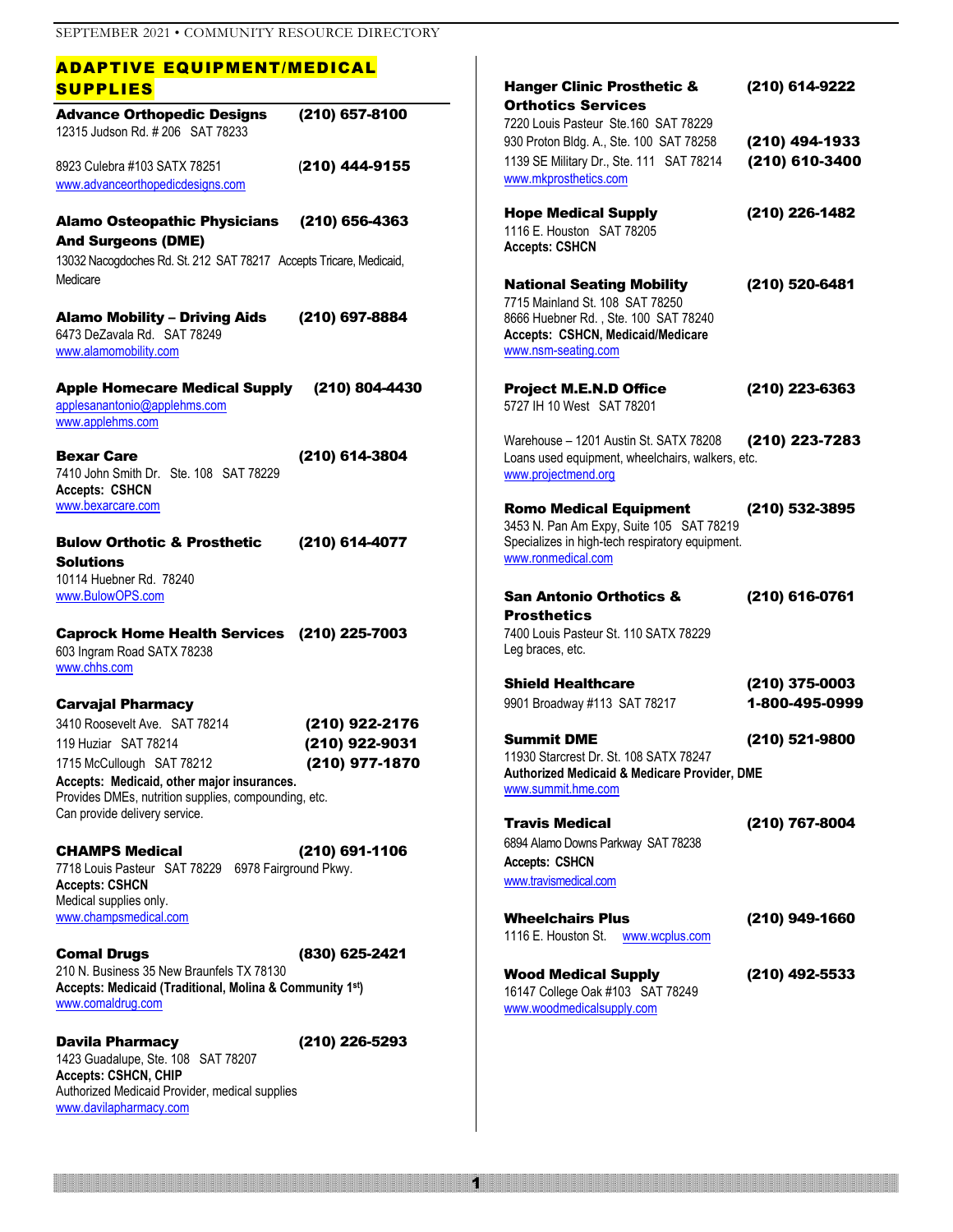#### ADULT DAY HABILITATION

2401 Wilson SAT 78228

| <b>Ability House</b>                                                                       | (210) 277-0351                          | Dayh<br>٠<br>Daya<br>$\bullet$        |
|--------------------------------------------------------------------------------------------|-----------------------------------------|---------------------------------------|
| 4127 E. Southcross SAT 78222                                                               |                                         | Corpo<br>$\bullet$                    |
| <b>Anchor of Hope</b>                                                                      | (210) 595-1137                          | 651                                   |
| 7060 W. Military SAT 78227                                                                 |                                         | www.lifetim                           |
| <b>Angel Care Center of S.A.</b>                                                           | (210) 946-6300                          | <b>Mission Roa</b>                    |
| 4338 Center Gate Dr. SAT 78217                                                             |                                         | 8706 Mission Rd<br>Contact: Robin \   |
| angelcaressa@att.net                                                                       |                                         | www.mrmsat.org                        |
| The Arc of San Antonio - Life Enrichment                                                   |                                         | <b>Precise Enri</b>                   |
| 13430 West Avenue SAT 78216                                                                | (210) 490-4300                          | 6322 NW Loop 4                        |
| 6530 Wurzbach SAT 78216                                                                    |                                         | preciseenrichmer                      |
| Contact: Melissa Fisher - Director / mfisher@arc-sa.org www.arc-sa.org                     | (210) 682-4200                          |                                       |
|                                                                                            |                                         | <b>R&amp;K Career</b>                 |
| <b>Arnold's Angel Day</b>                                                                  | (210) 437-0374                          | <b>Opportuniti</b><br>8709 Botts Lane |
| <b>Habilitation Center</b>                                                                 |                                         | www.rkhomes.ne                        |
| 8823 Tradeway SAT 78217                                                                    |                                         |                                       |
| Hours: 7:30am - 4:30pm<br>Contact: Joyce Jones joycejonescm@yahoo.com angelcaressa@att.net |                                         | <b>Reaching M</b>                     |
|                                                                                            |                                         | 8900 S<br>RMI                         |
| <b>The Back Yard</b>                                                                       | (210) 688-4281                          | www.rmihomes.                         |
| 9511 Powhatan Dr. SAT 78230 Fax: 21.999.5693                                               |                                         | <b>SAFire</b>                         |
| Contact: Pat Meadors www.thebackyard9511@gmail.com                                         |                                         | 11111 lotta SAT                       |
|                                                                                            |                                         | San Antonio Fitn                      |
| <b>Beach House Arts School</b>                                                             | (210) 549-0067                          | www.safiretx.org                      |
| & Enrichment                                                                               |                                         |                                       |
| Contact: Sabrina<br>114 N. Ellison #403 SAT 78251                                          | For Teens & Adults w/ ID.               | <b>SALife Acad</b>                    |
| www.beachhousearts.org                                                                     |                                         | St. Andrews Unit<br>Relationship Buil |
|                                                                                            |                                         | body and expres:                      |
| <b>CALAB Activity Center</b>                                                               | (210) 509-2222                          | www.salifeacade                       |
| 6737 Poss Rd. SAT 78217                                                                    |                                         |                                       |
|                                                                                            |                                         | <b>Stepping St</b>                    |
| 6470 Heath Road SATX 78250                                                                 | (210) 647-0191                          | 7980 Mainland<br>Contact: Tawnie      |
| Adult Day Habilitation & Vocational Programs Contact: Debbie Martinez                      |                                         |                                       |
| <b>CLASS funding only</b><br>www.calabinc.com                                              |                                         | <b>Texas Foun</b>                     |
|                                                                                            |                                         | 28454 Thousand                        |
| Calidad                                                                                    | (210) 261-3330                          | Sheltered worksh                      |
| 227 W. Drexel Bldg. B SAT 78210                                                            |                                         | www.txfh.org                          |
| Contact: Stephanie Chambliss                                                               |                                         |                                       |
| www.chcsbc.org                                                                             |                                         | Unicorn Cer<br>4630 Hamilton W        |
|                                                                                            |                                         | Steiger                               |
| <b>ResCare Human Services</b>                                                              | (210) 979-7009                          | Sheltered worksh                      |
| (aka: Educare)                                                                             |                                         | https://missionroa                    |
| Central Day Hab - 3700 Belgium Lane 78219                                                  |                                         |                                       |
| <b>Estrella De Mar, Inc.</b>                                                               | (210) 337-4411                          | Yes I Can, lı                         |
| 3857 E. Southcross, Ste. 165 SAT 78222                                                     | Contact: Kelly Cheney                   | 10807 Perrin Bei                      |
| estrellademar@mail.org                                                                     |                                         | www.yeslcaninc.                       |
|                                                                                            |                                         |                                       |
| <b>Helping Hands -</b><br><b>University Methodist Church</b>                               | (210) 6961033<br>Contact: Susan Galindo | <b>AACOG II</b>                       |
| 5084 De Zavala Rd. SAT 78249                                                               |                                         | Alamo Area                            |
|                                                                                            |                                         | https://www.aacog                     |
| <b>Homelife &amp; Community</b>                                                            | (210) 736-3334                          | Intake & Eligibility                  |
| Services, Inc.                                                                             | Fax: (210) 736-0404                     |                                       |

#### Lifetime Living (210) 239-5752

- hab- 7271 Wurzbach #140 SAT 78240 contact: Monique
- ahb 2804 Thousand Oaks SATX 78232
- vorate Office- 5425 N. Loop 1604 E SAT 78247 (210) 651-0279

melivinginc.com

## ad Development Center (210) 924-9265 d. SAT 78214-3144 Warden [rwarden@mrmsat.org](mailto:rwarden@mrmsat.org)

richment Respite Care (210) 537-2314

410 SAT 78238 Contact: Cassondra entDayhab@yahoo.com

r Developmental (210) 653-7797 **Contact: John Schwab** Contact: John Schwab SAT 78217 et

Raximum Independence (210) 656-6674

Starcrest SAT 78217 \* 6336 Montgomery Dr. SAT 78239 worg.

(210) 236-7662 T 78217 Contact: Teresa Sullivan ness, Independent & Recreational Environment [www.safiretx.org](http://www.safiretx.org/)

demy (210) 382-1247 ited Methodist Church - 722 Robinhood Place SAT 78209 ilding, Academics, Community Involvement, sound mind and ssive creativity. Contact: Cindy Boynton emy.org

tones Day Hab (210) 680-6768 SAT 78250 Martin [tawnie.martin@hotmail.com](mailto:tawnie.martin@hotmail.com)

ndation of Hope (210) 265-3351

d Oaks SAT 78232 hop accepts private pay, HCS & ICF funding.

nter. Inc. (210) 737-3355 Volfe SAT 78229 Contact: Jim or Jennifer hop accepts private pay, HCS & ICF funding. hadministries.org/unicorn/main

 $\textsf{Inc.} \hspace{2.5cm} (210) \hspace{1mm} 599\text{-}6668$ eitel Rd. #110 SAT 78217 Contact: Isaac Blanchard .com

#### DD SERVICES

2

a Council of Governments (AACOG) g.com/66/Intellectual-Developmental-Disability-Se  $\frac{1}{210}$  832-5020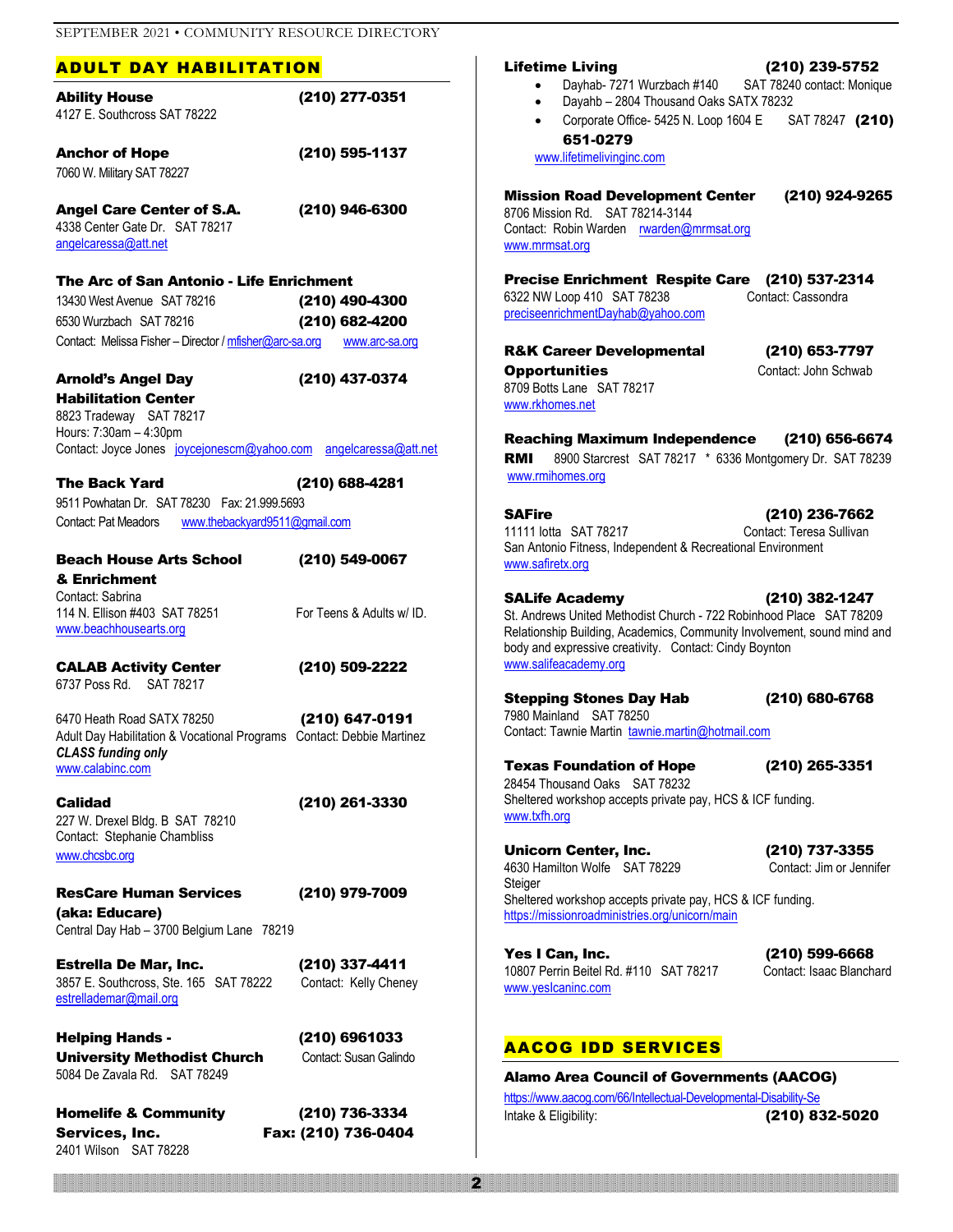#### CHILD CARE FUNDING / RESOURCES

Child Care Services - CCS (210) 230-6300 9725 Datapoint Dr. St. 200 SATX 78229 Child care funding and placement [http://www.sanantonio.gov/humanservices/EarlyEducationChildCare/childcar](http://www.sanantonio.gov/humanservices/EarlyEducationChildCare/childcareassistance.aspx) [eassistance.aspx](http://www.sanantonio.gov/humanservices/EarlyEducationChildCare/childcareassistance.aspx)

City of S.A. – Head Start 1227 Brady Blvd. SATX 78207 (210) 206-5500 [www.saheadstart.org](http://www.saheadstart.org/)

Online Child Care Search: [www.txchildcaresearch.org](http://www.txchildcaresearch.org/)

San Antonio Family Endeavors (210) 431-6466 **ext.180** 6363 Dezevala Rd. #200 SATX 78249 Caregivers on demand [www.endeavors.org/locations/san-antonio](http://www.endeavors.org/locations/san-antonio)

#### CHILD CARE PROGRAMS – ACCOMODATES SPECIAL NEEDS CASE BY CASE

Brighton Center for Inclusive - (210) 826-4492 **Communities** 

14207 Higgins Rd. SAT 78217 Childcare. Ages: Infant to 5 [www.brightonsa.org](http://www.brightonsa.org/)

Country Home (210) 692-7205 Med Center: 8155 Fredericksburg SAT 78229 Call for additional locations (8 locations in SA) Ages: 6 weeks to 13 [www.countryhomelearningcenter.com](http://www.countryhomelearningcenter.com/)

La Misión Childcare Kid Kamp - (210) 534-3836 2211 So. Hackberry SAT 78210 Ages: 0 - 12 [www.lamisionchildcare.com](http://www.lamisionchildcare.com/)

Leaf Spring (210) 495-5222 Sonterra: 322 East Sonterra Blvd. SATX 78258 Cibolo Canyons: 3108 Marshall Road SATX 78259 (210) 314-1125 Ages: 0-14 [www.leafspringschool.com](http://www.leafspringschool.com/)

#### MiCasa Family Center

Med Center: 8601 Cinnamon Creek SAT 78240 **(210) 561-7660** Near Clark HS: 4842 Brandeis (off DeZavala) **(210) 696-6599** Great NW: 8875 Timberpath (Northwest) **(210) 521-9876** Bandera (Coming soon): 8910 Bandera Road #102 SATX 78250 (210) 361-5003 Ages: 0-12 [www.micasachildcenters.com](http://www.micasachildcenters.com/)

Mission Road (210) 924-9265

Soar Summer Program 8706 Mission Rd. SAT 78214 Ages: 6-17 [www.misionroadministries.org](http://www.misionroadministries.org/)

Respite Care of San Antonio (210) 737-1212 605 Belknap Place/ P.O. Box 12633 SAT 78212 Ages:  $6$  weeks  $-6$  y.o. [www.respitecaresa.org](http://www.respitecaresa.org/)

#### Study Hall Learning Center

2046 Babcock SAT 78229 (210) 615-1414 9480 Braun Rd. SAT 78254 (210) 684-4932 4106 San Pedro SAT 78212 (210) 733-1414 Ages: 0-12 [www.studyhalldaycare.com](http://www.studyhalldaycare.com/)

#### DAY ACTIVITIES & HEALTH SERVICES (DAHS)

| ACTS Adult Day & Activity Center (210) 932-2287<br>328 W. Mayfield SAT 78221                                           |                                |
|------------------------------------------------------------------------------------------------------------------------|--------------------------------|
| Calidad<br>227 W. Drexel SAT 78210                                                                                     | (210) 261-3330                 |
| <b>Care Plex</b><br>7519 Marbach Rd. #106 SAT 78227<br>www.careplexadultdaycarecenter.com                              | (210) 675-3255                 |
| <b>Casa De Amistad</b><br>1933 Fredericksburg Rd., Ste. 101 SAT 78201                                                  | (210) 737-6955                 |
| <b>Heavenly Hands</b><br>8001 Midcrown Ste. 104-106 78218                                                              | (210) 337-3640                 |
| <b>Heavenly Hearts</b><br>2034 Austin Highway SAT 78218                                                                | (210) 646-0407                 |
| La Estrella<br>6315 S. Flores St. SAT 78214                                                                            | (210) 932-9149                 |
| <b>Mission Road Development Center</b><br>8706 Mission Rd. SAT 78214-3144<br>www.missionroadministries.org             | (210) 924-9265                 |
| <b>Mother Earth Adult Daycare</b><br>8464 Barron Dr. SAT 78240<br>www.motherearthadc.com                               | (210) 691-1778                 |
| <b>New Dawn Adult Day Care</b><br>10300 Heritage St. 101 SAT 78216<br>www.newdawndaycare.com                           | (210) 263-9393                 |
| Our Place<br>3455 Martin Luther King SAT 78220                                                                         | (210) 223-3141                 |
| <b>Seniors 2000</b>                                                                                                    | (210) 435-1800                 |
| 4396 Callaghan Rd. SAT 78228<br>2368 E. Southcross Blvd SAT 78223<br>www.seniors2000.com                               | (210) 531-9500                 |
| <b>Sterling Adult Day</b><br>4252 Thousand Oaks<br>SAT 78217<br>542 Pinn Rd. SAT 78227<br>www.sterlingadultdaycare.com | (210)656-4772<br>(210)670-1105 |

#### EARLY CHILDHOOD INTERVENTION

ECI General Line 877-787-8999

<u>3 and 2003 and 2003 and 2003 and 2003 and 2003 and 2003 and 2003 and 2003 and 2003 and 2003 and 2003 and 2003</u>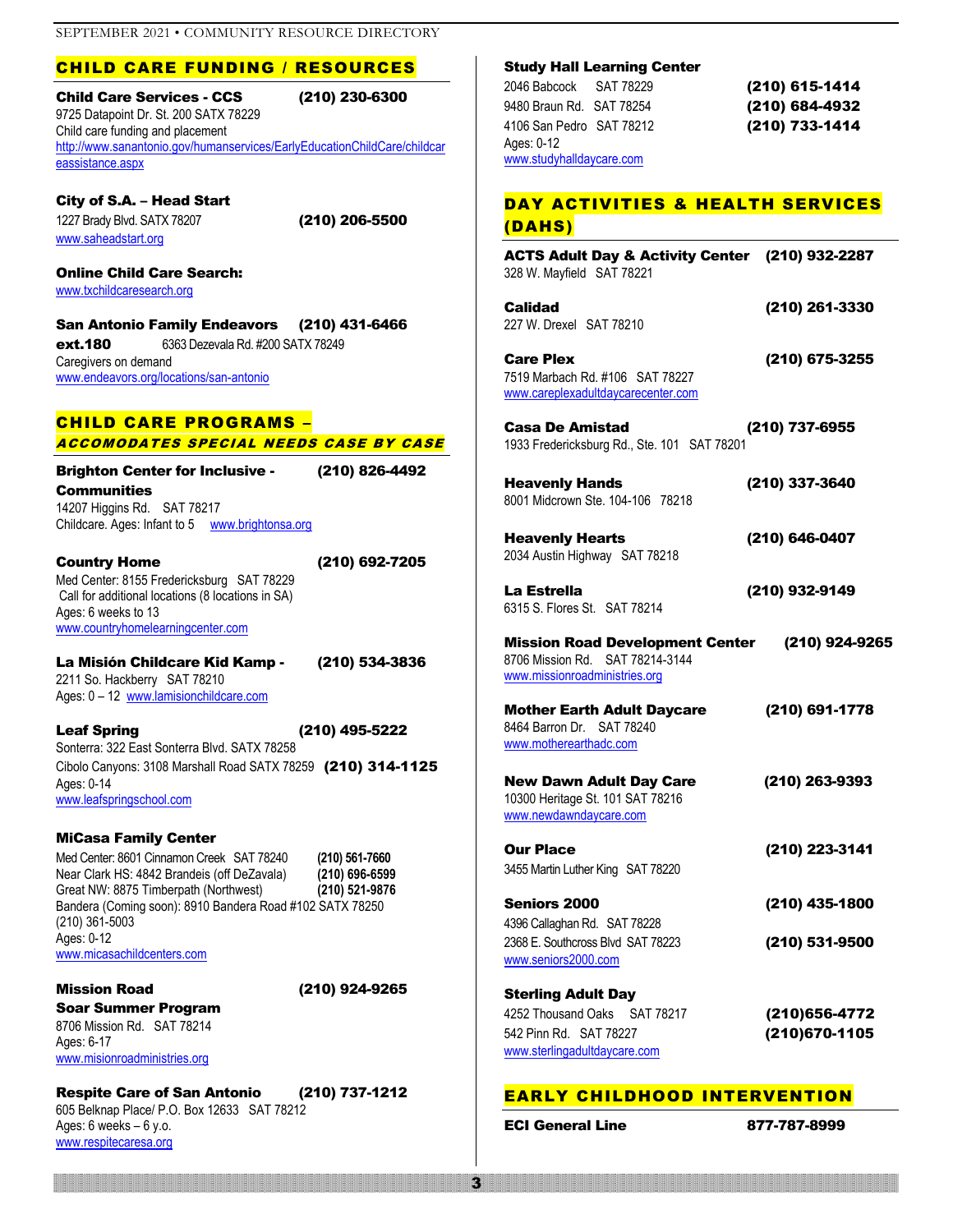| <b>Brighton Center for Inclusive</b> |  | (210) 826-4492     |  |
|--------------------------------------|--|--------------------|--|
| Communities                          |  |                    |  |
| 14207 Higgins Rd. SAT 78217          |  | www.brightonsa.org |  |

Easter Seal Rehabilitation (210) 614-3911

**Center** 2203 Babcock Rd. SAT 78229 [www.easter-seals.org](http://www.easter-seals.org/)

Center for Health Care Svcs - (210) 532-5159 **CHCS** 227 West Drexel SAT 78210 [www.chcsbc.org](http://www.chcsbc.org/)

#### EDUCATIONAL ADVOCACY RESOURCES

101 Advocacy (210) 722-9974 Contact: Sylvia Farber Helping families navigate through the special education process. [www.101advocacy.com](http://www.101advocacy.com/)

#### Brighton: Special Educations (210) 826-4492

Support Services (SESS) 14207 Higgins Rd. SAT 78217 School Advocacy. Fees based on medical coverage (\$10 - \$75) [www.brightonsa.org](http://www.brightonsa.org/)

#### Child Advocacy Access Services (210) 379-8692

CAAS 202 East Park Avenue SAT 78212 Kassandra Levay - Special Education Advocate [levaykord@gmail.com](mailto:levaykord@gmail.com) / [levaykord@hotmail.com](mailto:levaykord@hotmail.com) / [everyonelearnsdifferently@gmail.com](mailto:everyonelearnsdifferently@gmail.com)

#### Cuddy Law Firm, PLLC (512) 649-3191 3809 S. 2nd Street Suite B300 Austin TX 78704 Special Education, Estate Planning & Guardianship Attorneys Email[: eangelone@cuddylawfirm.com](mailto:eangelone@cuddylawfirm.com)

[www.cuddylawfirm.com](http://www.cuddylawfirm.com/)

Advocacy & Consulting Services Fee scale on website. Deposit required. [Lorene.Dillard@yahoo.com](mailto:Lorene.Dillard@yahoo.com) [www.dillardadvocacy.com](http://www.dillardadvocacy.com/)

#### Eagles Flight Advocacy & Outreach (210) 960-6635

Advocacy provided for Special Education needs. Contact: Pam Allen [info@eaglesflightsa.com](mailto:info@eaglesflightsa.com)

Diana Lee 830-560-6968 IEP/504 Coaching and Advocacy [dianajleetx@gmail.com](mailto:info@eaglesflightsa.com) Servicing the San Antonio area

Law Offices of Karen Dalglish Seal (210) 226-8101 202 East Park Ave SATX 78212 [www.karen@kseallaw.com](http://www.karen@kseallaw.com)

1999 - 1999 - 1999 - 1999 - 1999 - 1999 - 1999 - 1999 - 1999 - 1999 - 1999 - 1999 - 1999 - 1999 - 1999 - 1999 - 1999 - 1999 - 1999 - 1999 - 1999 - 1999 - 1999 - 1999 - 1999 - 1999 - 1999 - 1999 - Partners Resource Network O: 281-969-5944 M: 210-632-4045 Magaly Diaz, Regional Coordinator – Reg. 20 Free school advocacy. (Does not attend ARD's) [mdiazprnteam@gmail.com](mailto:mdiazprnteam@gmail.com) [www.prntexas.org](http://www.prntexas.org/) 2825 Wilcrest Dr., Suite 205, Houston, TX 77042

#### EDUCATIONAL SERVICES (PRIVATE SCHOOLS/PROGRAMS

#### Achievers Center for Education (210) 690-7359

5084 De Zavala Rd. SAT 78249 Secondary school for students with special needs. [www.aceschool.org](http://www.aceschool.org/)

Clowvazar Academy (210) 690-4800

12746 Cimarron Path #120 SAT 78249 Private Special Needs Education School [www.clowvazar.com](http://www.clowvazar.com/)

FACT Institute, Inc. (210) 267-9134

13032 Nacogdoches #207 SAT 78217 A Private school that will educate, engage and enrich the lives of children and young adults with special abilities ages 7 and up.

#### FEAST (Home school Support) (210) 342-4674

25 Burwood Lane SAT 78216 7735 Mockingbird Lane SAT 78229 <https://www.homeschool-life.com/455/>[www.homeschoolFeast.com](http://www.homeschoolfeast.com/)

#### Foundation School for Autism (210) 402-0253

2235 Thousand Oaks, Ste. 130 SAT 78232 Charter school for children diagnosed with Autism. Ages: 3-7. Open Enrollment, highly trained staff, wait list. Contact: Rheatha Miller [rimiller@responsiveed.com](mailto:rimiller@responsiveed.com)

#### Kim's Learning Solutions, LLC 979-236-5286

16007 Via Shavano, Ste. 102 SAT 78249 18756 Stone Oak Pkwy SAT 78258 Kimberly Cornwell, EdD. Kimslearningsolutions.com Email: [billkimcornwell@gmail.com](mailto:billkimcornwell@gmail.com) Learning solutions that address both the strengths and the needs of the individual. Private tutoring and assessments/evaluations.

#### One for Autism Academy

1216 West Avenue, Ste. 104 SAT 78201 (210) 680-8737 [www.oneforautism.com](http://www.oneforautism.com/) \*All ages\*

River City Christian School (210) 384-0297 5810 Blanco Rd. SAT 78216 Pre K-12 christian school providing out of the box teaching for extraordinary students. [www.rivercitychristianschool.org](http://www.rivercitychristianschool.org/)

Starfish Social Club Academy (210) 303-4433 1117 Patricia SAT [www.starfishsocialclub.org](http://www.starfishsocialclub.org/) Ages 4:18

Sunshine Cottage School for (210) 824-0579 Deaf Children **For hearing impaired: TTY** 603 E. Hildebrand SAT 78212 [www.sunshinecottage.org](http://www.sunshinecottage.org/)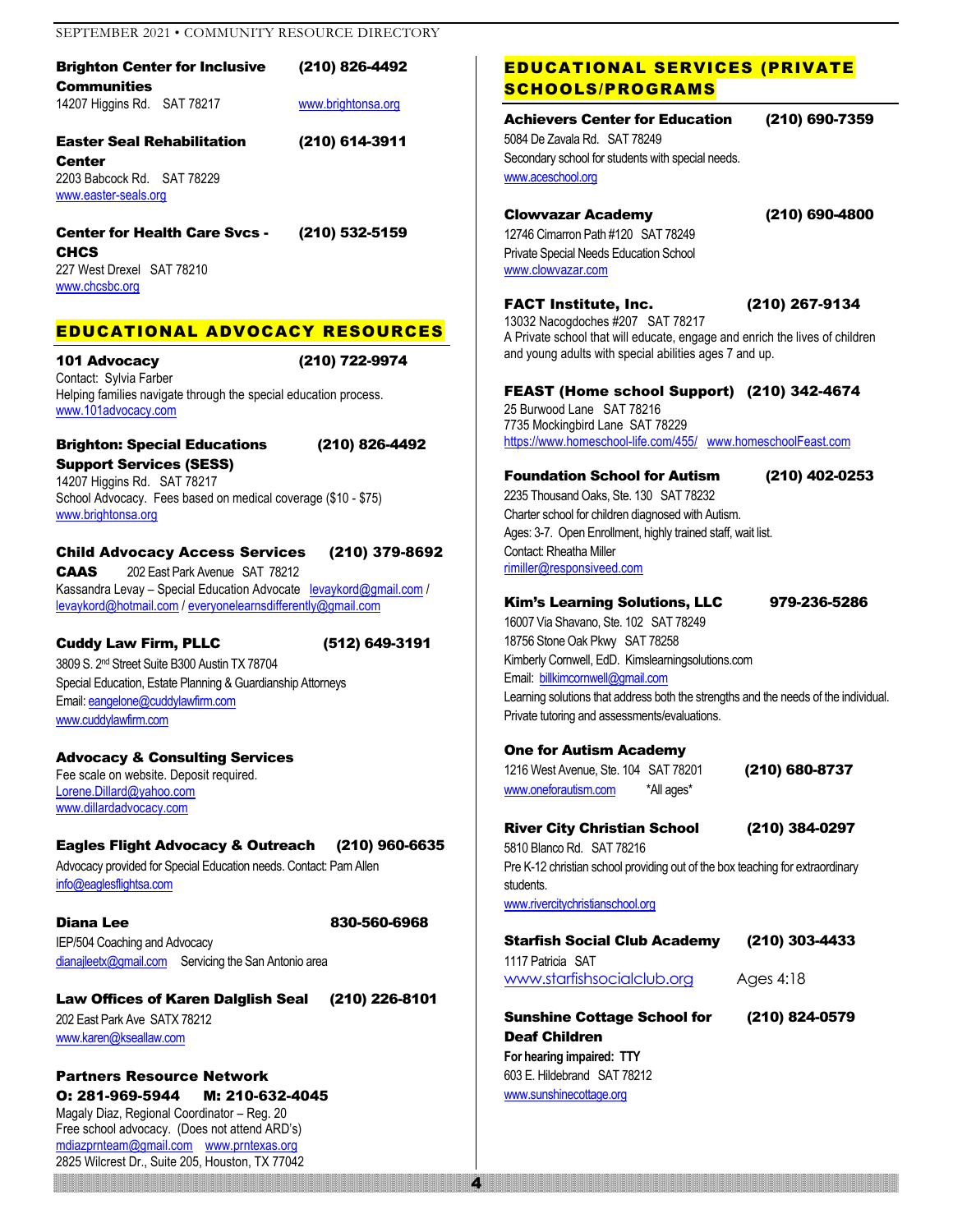Winston School of San Antonio (210) 615-6544 8565 Ewing Halsell SAT 78229 Private school for 1-12 grades for individuals with learning disabilities. [www.winston-sa.org](http://www.winston-sa.org/)

#### FINANCIAL PLANNING

ACCION Texas 888-215-2373 [www.acciontexas.org](http://www.acciontexas.org/) \* Small business loans

AXA Advisors 8000 IH 10 West, Suite 750 SAT 78230 Esmond Pabilona Office: (210) 348-380 Cell: (832) 660-7703 [esmond.pabilona@axa-advisors.com](mailto:esmond.pabilona@axa-advisors.com) Miguel Velasco Office: (210) 348-1396 Cell: (210) 340-6083 [miguel.velasco@axa-advisors.com](mailto:miguel.velasco@axa-advisors.com)

Catholic Charities (210) 445-6105 Bill Payee / Representative Payee 800-222-1294 110 Bandera Rd. SAT 78228 Help with organizing bills, managing money

#### Cetera Investment Srvs LLC 210.481.2100, ext 224

Gabriel Barrientos – Financial Consultant 900 Isom Rd., Ste. 220 SAT 78216 [Gabriel.barrientos@ceterainvestors.com](mailto:Gabriel.barrientos@ceterainvestors.com) 

#### Coalition of Texans with Disabilities (512)478-3366

316 W. 12th St., Ste. 405 Austin, TX 78701 Fax: (512) 478-3370 1716 San Antonio St. Austin TX 78701 Estate/Family planning/Trust [www.txdisabilities.org](http://www.txdisabilities.org/)

#### Disability Benefits Assistance (210) 732-6078

814 W. Euclid SAT 78212 Assist with applying for disability.

#### Individual Development Account (210) 207-5910 (IDA) Program (210) 207-5914

1335 N. Flores , Ste. 114 SAT 78212

Special match savings program for people with limited income. Helps build futures. Also includes program for buying a vehicle. [www.sanantonio.gov](http://www.sanantonio.gov/) link to City Departments → Community Initiatives → IDA's

#### MassMutual Financial Group (210) 862-7029

Jeffrey A. McCracken ChSNC, LUTCF, FSCP **Office: 210-384-5374** Special Needs Planner 10101 Reunion Place Suite 300 SATX 78216-4157 [jeffmccracken@financialguide.com](mailto:jeffmccracken@financialguide.com) 

Metlife Financial Services (210) 340-0186 MetDESK (Division of Estate Planning for Special Kids) (210) 884-8616 100 NE Loop 410, Ste. 1050 SAT [www.metlife.com](http://www.metlife.com/)

#### New York Life (210) 321-1491 8000 IH 10 West, Ste. 800 SAT 78230 Specializing in planning for Special Needs Trust, Life Insurance, Annuities, Long Term Care, Mutual Funds and Guardianship resources. (210) 342-7878 Ruth S. Gonzales [@ rsgonzales@ft.newyorklife.com](mailto:rsgonzales@ft.newyorklife.com) (210) 321-1777 Sylvester Siller – Registered Rep [ssiller@nyl.com](mailto:ssiller@nyl.com) (210) 321-1470 Cell: (210) 744-7155

Northwestern Mutual (210) 616-0900 17802 W IH10, Ste. 114 SAT 78257

Platinum Wealth Solutions (210) 998-5017

**Carlos Camarillo- Investment Advisor** Cell: (210) 557-3787 3522 Paesanos Parkway #100 SATX 78231 [CCamarillo@pws-texas.com](mailto:CCamarillo@pws-texas.com)  [www.platinumwealthsolutionsoftexas.com](http://www.platinumwealthsolutionsoftexas.com/)

Planto/Roe Financial Services, Inc. (210) 477-7140 19230 Stonehue, Ste. 4200 SAT 78258 Financial planning for people with special needs. [www.plantoroe.com](http://www.plantoroe.com/)

Power Financial Plans (210) 685-3305 9715 Boerne Haze Boerne, TX 78006 Fee only financial device [powerfinancialplans@gmail.com](mailto:powerfinancialplans@gmail.com)

#### San Antonio Financial Empowerment Center Various locations – visit website[: www.sanantonioFEC.org](http://www.sanantoniofec.org/)

Free 1:1 Financial counseling

Spahn Law Firm (210) 880-4012 3308 Broadway St., Ste. 101 SAT 78209 Estate Planning [www.spahnlawfirm.com](http://www.spahnlawfirm.com/)

```
The Arc of Texas (800) 252-9729
Master Pooled Trust
8001 Centre Park Drive, Ste. 100 Austin, TX 78754
www.thearcoftexas.org
```
5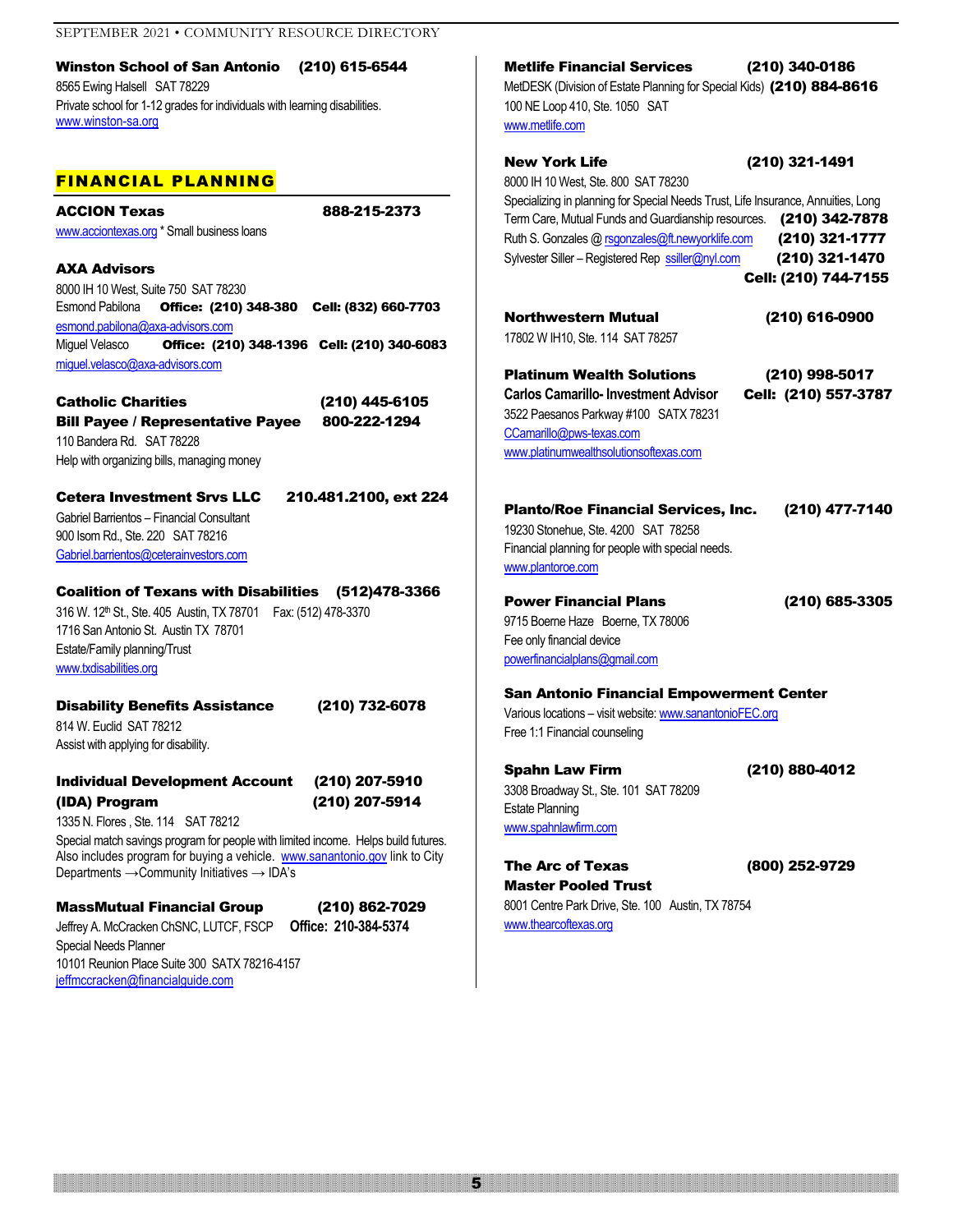#### GENERAL COMMUNITY RESOURCES

211 - Information and referral for various needs (utilities, rent, clothing, medical, transportation). [www.unitedwaysatx.org](http://www.unitedwaysatx.org/)

311 - Information for city services (brush pickup, animal control, etc.).

| <b>Agape Ministry</b>           | (210) 590-6655                             |
|---------------------------------|--------------------------------------------|
| 127 Lanark SAT 78218            |                                            |
| Food, clothing, rent, utilities | Call M-W-F only (limited zip codes served) |

#### Alamo City Christian Fellowship (210) 654-7880 6500 IH 35 N. SAT 78218

Food & Clothing

Alamo Service Connection – ASC (210) 477-3275

Access Public Benefits 8700 Tesoro Dr. #700 SAT 78217 Utility assistance, services for those with disabilities and age 60 and older.

| <b>Any Baby Can - Prescription</b> | (210) 227-0170 |
|------------------------------------|----------------|
| <b>Assistance</b>                  | (210) 227-0812 |
| 217 Howard SAT 78212               |                |
| www.anybabycansa.org               |                |

#### Battered Women's Shelter **(HOTLINE)** (210) 733-8810

Bexar County Department (210) 335-6770 Of Community Investment 233 N. Pecos , Ste. 590 SAT 78207 Utility, heating/cooling appliance program

BiblioTech

3505 Pleasanton Rd, SAT 78221 (210) 631-0180 200 Dolorosa SAT 78205 (210) 335-2940 [www.bexarbibliotech.org](http://www.bexarbibliotech.org/) Bexar County Digital library

Carelink (210) 358-3350 Payment plan for medical services. Member Services

#### Catholic Charities (210) 226-6178

Emergency Financial Assistance 1801 W. Cesar E. Chavez Blvd. SAT 78207 Food, clothing, rent, utilities and immigration. Assistance with SNAP, Medicaid/CHIP, TANF and HTW benefits applications

Center for Working Families (210) 207-7830 Utility assistance, rent assistance, plumbing assistance.

Christian Assistance Ministries - CAM 110 McCullough SAT 78215 (210) 223-4099 5084 DeZavala SAT 78249 (210) 697-5771

ID recovery, Utility Assistance, Prescription Assistance, Limited bus tickets for medical appointments, food, clothing. [www.christianassistanceministries.org](http://www.christianassistanceministries.org/)

Christian Cupboard of Seguin 830.379.4857 516 No. Camp St Seguin, TX 78155 Food Pantry - Mon – Thursday, and 1st /3rd Saturday , 9am – 11:30am

#### City of San Antonio Dept. of Community Initiatives Call 211 or (210) 227-HELP

Several locations. Free tax assistance

## City of San Antonio Community (210) 207-7830

Initiatives – Senior Services & Center for working families division Emergency assistance, prescription assistance, supplies, financial assistance,

employment assistance.

#### City of San Antonio Utility Assistance (210) 207-7830

Community Action Program – CAP (210) 207-7830 Call for nearest location. Assists once a year. Food, clothing, rent, utilities.

#### Community Council of South Central Texas – Community Action Partnership

Serves outlying counties: Medina, Guadalupe, Comal, Kendall, etc.) Check website for contact information & application[: www.ccsct.org](http://www.ccsct.org/) Utility assistance, senior nutrition, home & rental assistance/weatherization, subsidized childcare payments.

#### Corazon Ministries Outreach (210) 226-8341

230 E. Travis St. SAT 78205 Showers, laundry, employment assistance, group services, counseling, I.D. recovery. Monday – Friday 8am – 2pm.

#### Daughters of Charity Services (210) 334-2300 Of San Antonio

Medical, dental, social services including utility assistance, food, clothing, etc. [www.dcssa.org](http://www.dcssa.org/)

#### Ella Austin Community Center (210) 224-2351

1023 N. Pine SAT 78202 Food, clothing, utilities, early childhood development, youth services, senior services. Serves primarily East side residents. [www.ellaaustin.org](http://www.ellaaustin.org/)

Furniture For A Cause (210) 340-1678 5254 Blanco Rd. SAT 78213 Bargain prices for furniture.

6

Goslinowski Social Services Program (210) 352-2020

910 N. Flores St. SAT 78212 Emergency food, clothing, utility assistance

#### Greater Randolph Area Srvc. Program (210) 658-6351 426 E. Aviation (Thrift store) (210) 658-3578 250 Donalan Universal City, TX 78109 (Randolph & Marion area only) Emergency assistance with food, clothing, rent, utilities, medicine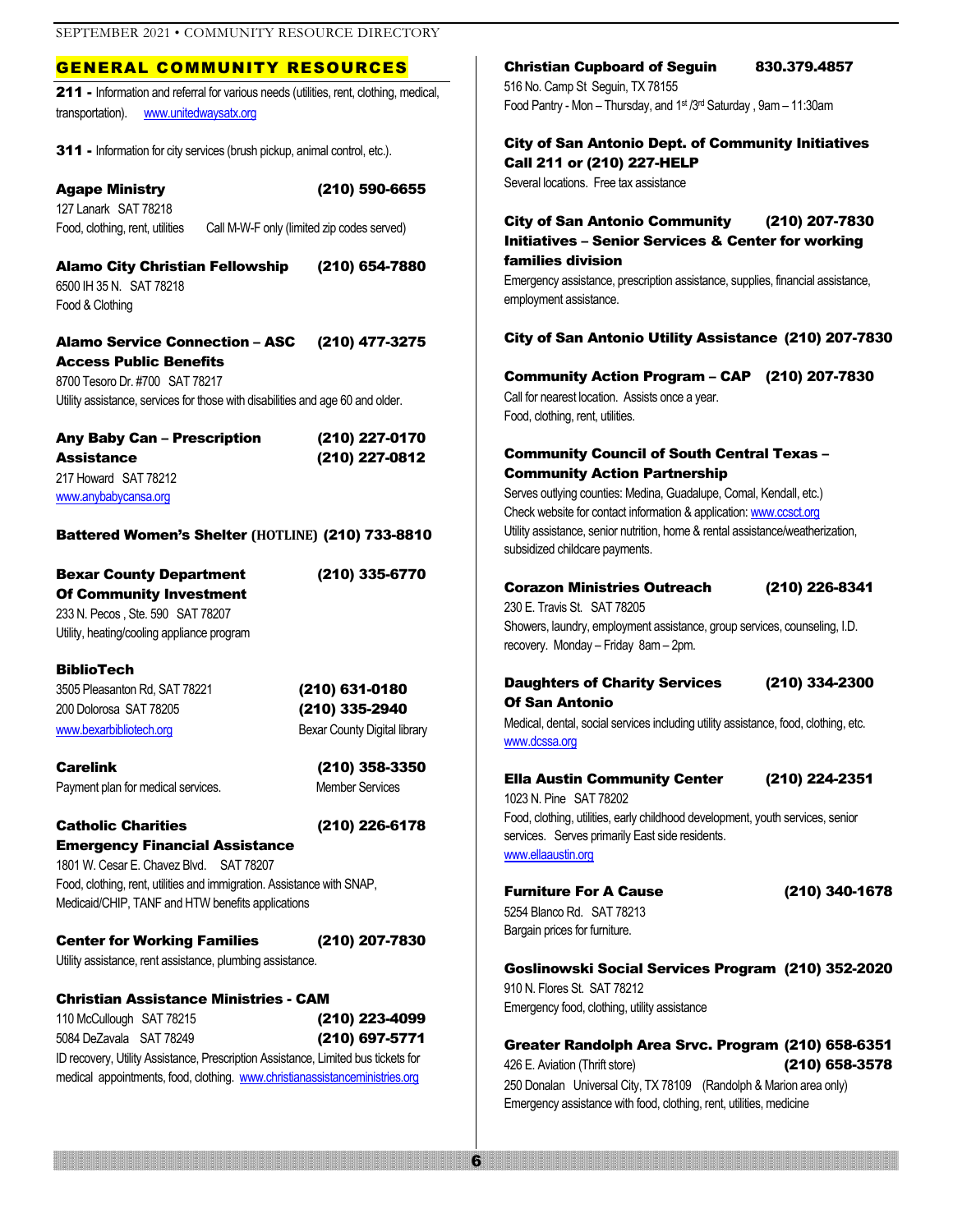| SEPTEMBER 2021 • COMMUNITY RESOURCE DIRECTORY                                                                                                                                                                                                                             |                                                                                        |                                                                                                                                                                                                                  |                                                                    |
|---------------------------------------------------------------------------------------------------------------------------------------------------------------------------------------------------------------------------------------------------------------------------|----------------------------------------------------------------------------------------|------------------------------------------------------------------------------------------------------------------------------------------------------------------------------------------------------------------|--------------------------------------------------------------------|
| <b>Guadalupe Community Center</b><br>(210) 226-6178<br>1801 W. César E Chávez Blvd SAT 78207 (only 07 zip code)<br>Rent, utilities, GED, food, clothing, financial assistance, teen parent support,<br>refugee & immigration services, after school/summer youth program. |                                                                                        | Randolph Area Christian Assistance Program<br>307 Pfeil St. Schertz, TX 78154 NE area only. M-F 1:00pm - 3:00pm<br>Food, clothing, rent, utilities, medications                                                  |                                                                    |
| <b>Gwendolyn Strong Foundation</b>                                                                                                                                                                                                                                        |                                                                                        | <b>San Antonio Alternative Housing</b>                                                                                                                                                                           | (210) 224-2349                                                     |
| www.gsf.org The Gwendolyn Strong Foundation (theGSF) is a nonprofit<br>organization dedicated to increasing global awareness of Spinal Muscular Atrophy<br>(SMA), the #1 genetic killer of young children, accelerating research focused on                               |                                                                                        | <b>Corporation</b><br>1215 S. Trinity SAT 78207 * Helps low income families own homes<br>www.saahc.org                                                                                                           |                                                                    |
| ending this cruel disease, and supporting families impacted by SMA and other life-<br>altering conditions. Provides financial support through community grants.<br>Research*Awareness*Support                                                                             |                                                                                        | <b>SALSA - San Antonio League of</b><br><b>Self-Advocates</b><br>Become a self-advocate.                                                                                                                         | (210) 828-7125                                                     |
| <b>Habitat for Humanity</b>                                                                                                                                                                                                                                               | (210) 223-5203                                                                         | 234 Monclair SAT 78209                                                                                                                                                                                           |                                                                    |
| 311 Probandt SAT 78204<br>Builds homes for low income families/disabilities<br>www.habitatsa.org                                                                                                                                                                          |                                                                                        | <b>Salvation Army - Hope Center</b><br>519 W. Elmira SAT 78212<br>Food anytime, clothing, rent, utilities. Must call on Mondays by 9am for appointment                                                           | (210) 352-2046                                                     |
| <b>Haven for Hope</b><br>1 Haven for Hope Way SAT 78207<br>Homeless services and shelter                                                                                                                                                                                  | (210) 220-2100                                                                         | <b>Salvation Army Men's Shelter</b><br>226 Nolan St.<br>Temporary shelter for men.                                                                                                                               | (210) 226-2291                                                     |
| www.havenforhope.org<br><b>Heart of Texas Hospice</b><br>2688 Calder Avenue Beaumont, TX 77702<br>www.heartoftexashospice.com                                                                                                                                             | 844-590-9763<br>409.832.3311                                                           | <b>SAMMinistries</b><br>910 W. Commerce SAT 78207<br>Temporary Shelter and transitional housing, utility support, rental assistance -<br>when available.                                                         | (210) 224-5838                                                     |
| <b>House of Neighborly Service</b><br>407 N. Calaveras St. Zip codes: 78207, 78228, 78237<br>Early intervention, senior lunch, food distribution                                                                                                                          | (210) 434-2301                                                                         | San Antonio Fatherhood Campaign<br>3014 Rivas St., Room 20 SAT 78228<br>Education, mentoring, educational/vocational services, support groups, legal                                                             | (210) 227-3463                                                     |
| <b>Life Line - AT&amp;T</b><br>Reduced telephone service for low income families.                                                                                                                                                                                         | 800-464-7928                                                                           | support, etc.<br>www.texasmissionindians.com                                                                                                                                                                     |                                                                    |
| <b>Madonna Neighborhood Center</b><br>1906 Castroville Rd.<br>Provides some food and clothing assistance.<br>www.madonnacentersa.org                                                                                                                                      | (210) 432-2374                                                                         | <b>San Antonio Food Bank</b><br>(210) 431-8326 (210) 337-3668<br>5200 Enrique M. Barrera Pkwy SAT 78227<br>Food, assistance with completing food stamp application & Medicaid/CHIP.<br>www.safoodbank.org        |                                                                    |
| <b>Methodist Health Care Ministries</b><br>Assists with housing, utilities, food, helps with Food stamps, Medicaid & CHIP<br>applications.<br>Bishop Ernest T. Dixon Jr. Clinic<br>1954 E. Houston ST., Ste. 201 SAT 78202<br>210.527.1505                                | <b>Wesley Health &amp; Wellness Center</b><br>1406 Fitch St. SAT 78211<br>210.922.6922 | S.A.W.S. San Antonio Water Systems (210) 704-7297<br><b>Affordability Programs</b><br>2300 W. Commerce, Ste. 202 SAT 78207<br>Payment assistance, affordability discount.<br>www.saws.org/services/affordability |                                                                    |
| <b>Presa Community Center</b><br>3721 S. Presa SAT 78210<br>Senior Nutrition Center, utilities for area residents. Senior services, youth services.<br>Counseling, clothing closet, emergency food bank.                                                                  | (210) 532-5295                                                                         | <b>Society of St. Vincent de Paul</b><br>1103 S. Frio St. SAT 78207<br>Food, clothing, rent, utilities, furniture, appliances.<br>Family & Community Assistance                                                  | (210) 225-7837<br>Call between 9:00am - 11:00am.<br>(210) 220-2340 |
| www.presa.org<br><b>Project Warm - Bexar County</b><br><b>Dep. of Community Assistance</b><br>For CPS assistance during winter only.                                                                                                                                      | (210) 335-6770                                                                         | <b>South Alamo Regional Alliance</b><br><b>For the Homeless</b><br>1 Haven for Hope Way St. 3.301 SAT 78207<br>www.sarahomeless.org Homeless resources                                                           | (210)2202382<br>(210) 220-2121 F                                   |
| <b>Program - RACAP</b>                                                                                                                                                                                                                                                    | (210) 658-1613                                                                         | <b>Texas Diaper Bank</b>                                                                                                                                                                                         | (210) 731-8118                                                     |
|                                                                                                                                                                                                                                                                           |                                                                                        | b d                                                                                                                                                                                                              |                                                                    |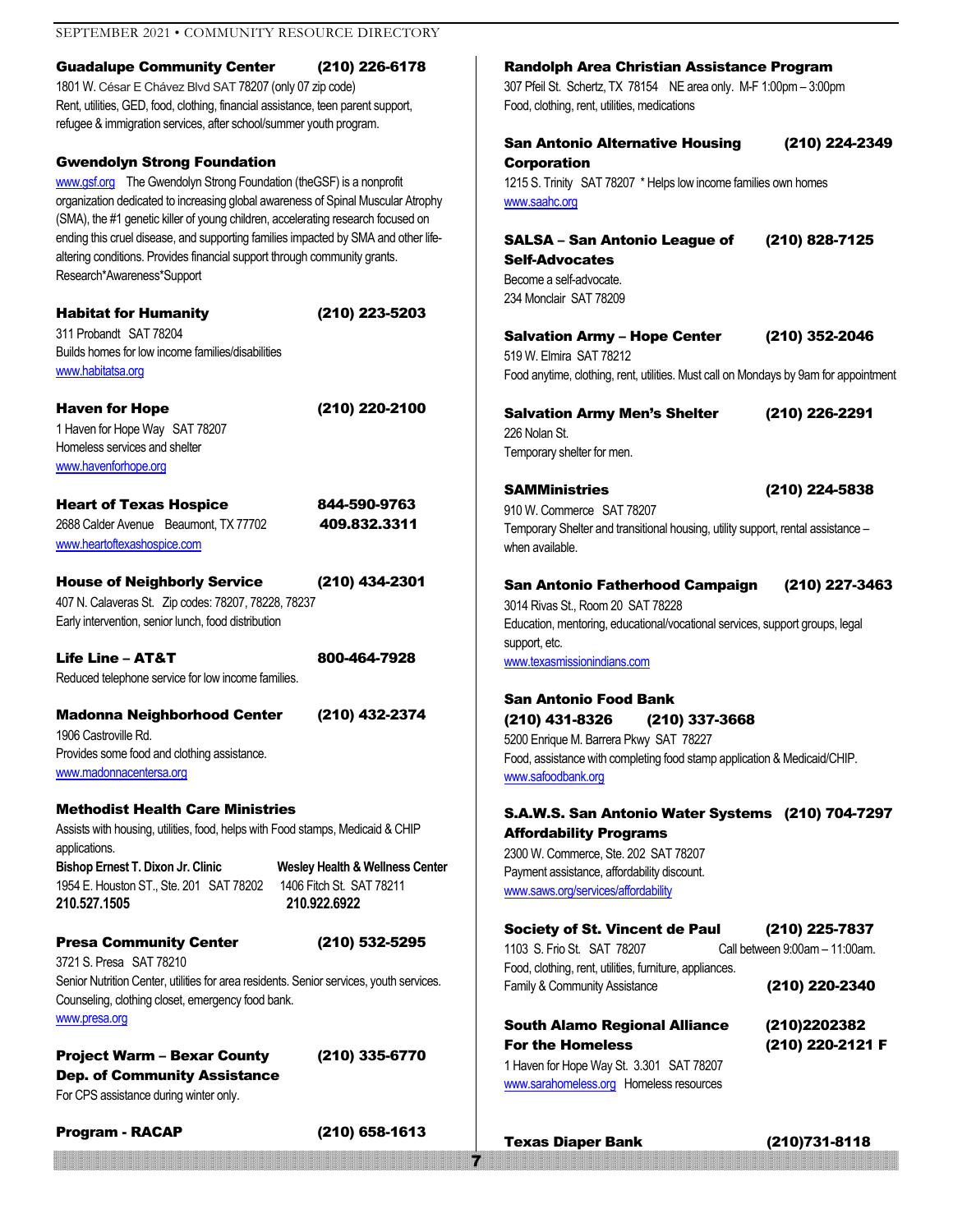5415 Bandera Rd. #504 SAT 78238 1803 Grandstand Dr. Ste. 150 SAT 78238 Healthy babies, education classes and diapers, incontinence products for youth/adults.

#### Variety – The Children's Charity (512)328-5437 Of Texas

5555 N. Lamar Blvd., Ste. K113 Austin, TX 78751 Funding for medical services, equipment, educational resources

#### Wesley Community Center (210) 924-5191

1406 Fitch SAT 78211 Food, clothing, utilities, Day Care, After School Care, Basketball program for young men, summer recreation programs, parenting programs.

#### WIC – 1-800-942-3678

Call for clinics and process

#### LEGAL ASSISTANCE

Lawyer Referral Services (210) 227-1853

Alamo Service Connection (210) 477-3275 Legal Assistance

Free legal assistance for limited income, seniors over age 60. Can assist with a simple will, power of attorney or a medical directive.

American Gateways 210) 521-4768, ext. 232 or 233 2300 W. Commerce St., Ste. 303 SATX 78207 For questions and screenings. Assists in areas of immigration, education and

advocacy, at low or no cost**. Appt. by phone: 512.478.0546, ext. 200** Walk ins - Monday – Thursday, 9am – 12 noon [www.americangateways.org](http://www.americangateways.org/)

Michael Archer (210) 699.4640 12451 Starcrest, Ste. 101 SAT 78216 1150 N Loop 1604 W. SAT 78248

[www.sanantoniodisabilitylawyer.com](http://www.sanantoniodisabilitylawyer.com/) Social Security Disability

Batsche Law PLLC (210) 920-5661

708 W. Summit Ave. SAT 78212 Special Needs Trusts, Guardianship [www.batschelaw.com](http://www.batschelaw.com/)

Bexar Co. Dispute Resolution Center Cadena-Reeves Justice Center (210) 335-2128 300 Dolorosa, Ste. 1.102 floor SAT 78205 [www.bexar.org/drc](http://www.bexar.org/drc)

Carol Bertsch (210) 892-4555

4950 San Pedro SAT 78212 Special needs trust, estate planning including Medicaid [www.assistingseniors.com](http://www.assistingseniors.com/)

Casner & Cabello Havrda PLLC (210) 212-6020 945 N Flores St. SAT 78212 Mon – Thurs 9 – 3:30 pm. *Social Security Disability Law, Family Law, Wills [https://law-cch.com](https://law-cch.com/)*

<u>8 and 2008 and 2008 and 2008 and 2008 and 2008 and 2008 and 2008 and 2008 and 2008 and 2008 and 2008 and 2008 </u>

#### Catholic Charities Caritas Legal Services/Guardianship Program (210) 455-6105 110 Bandera Rd. SAT 78228

[www.ccaosa.org](http://www.ccaosa.org/)

Cuddy Law Firm, PLLC (512) 649-3191

3809 S. 2nd St. , Suite 8300 Austin, TX 78704 Special Education & Guardianship Attorneys Email[: eangelone@cuddylawfirm.com](mailto:eangelone@cuddylawfirm.com) [www.cuddylawfirm.com](http://www.cuddylawfirm.com/)

Judith Davila-Nelson, Law Firm PLLC (210) 299-1300 5710 W Interstate 10, SAT 78213 (210) 228-0903 Immigration Attorney **[www.davila-nelson.com](http://www.davila-nelson.com/)** 

Disability Rights Texas -for help (800) 252-9108 6800 Park Ten Blvd., Ste. 208N SAT 78213 (210) 737-0499 Provides assistance with legal rights for persons with disabilities. Possibly free. [www.disabilityrightstx.org](http://www.disabilityrightstx.org/) on-line- intake.DRTx.org

For individuals who are deaf/hard of hearing- 1-866-362-2851

| Kathleen Goodman                                                        | (210) 949-1000                  |
|-------------------------------------------------------------------------|---------------------------------|
| 12274 Bandera Rd., Ste. 222 Helotes, TX 78023<br><b>Estate Planning</b> |                                 |
| Granstaff, Gaedke & Edgmon                                              | (210) 348-6600                  |
| 5535 Fredericksburg Rd., Ste. 110 SAT 78229                             | <b>Guardianship &amp; Trust</b> |
| <b>Heard &amp; Smith, LLP</b>                                           |                                 |
| Social Security Disability -                                            | (210)820-3737                   |
| 10715 Gulfdale St. Ste. 100 SAT 78216                                   |                                 |
| Probate/Inheritance, Guardianship-                                      | (210)904-3200                   |

Jacobson Law Firm (210) 341-1333 6391 De Zavala Rd., Ste. 301 SAT 78249 Estate Planning & Probate, Military Law

9601 Mc Allister FRWY, Ste. 620, SAT 78216

James B. House (210) 821-6863 8526 N. New Braunfels Ave. SAT 78217 *Estate Planning*

Law Offices of Susca and White (210) 821-4844 Social Security Disability denials

Project Caridad/Packard Law Firm (210) 340-8877 Free legal advice for those with Social Security Disability needs.

#### RAICES – Refugees & Immigrant (210) 222-0964 Center for Education & Legal Services

1305 N. Flores St. SAT 78212 Promotes justice by providing free and low cost immigration legal services and education to underserved immigrant children, families and refugees in Central and South Texas.

Barbie Scharf-Zeldes (210) 699-6589 8925 IH 10 W SAT 78230 Trusts, Family Law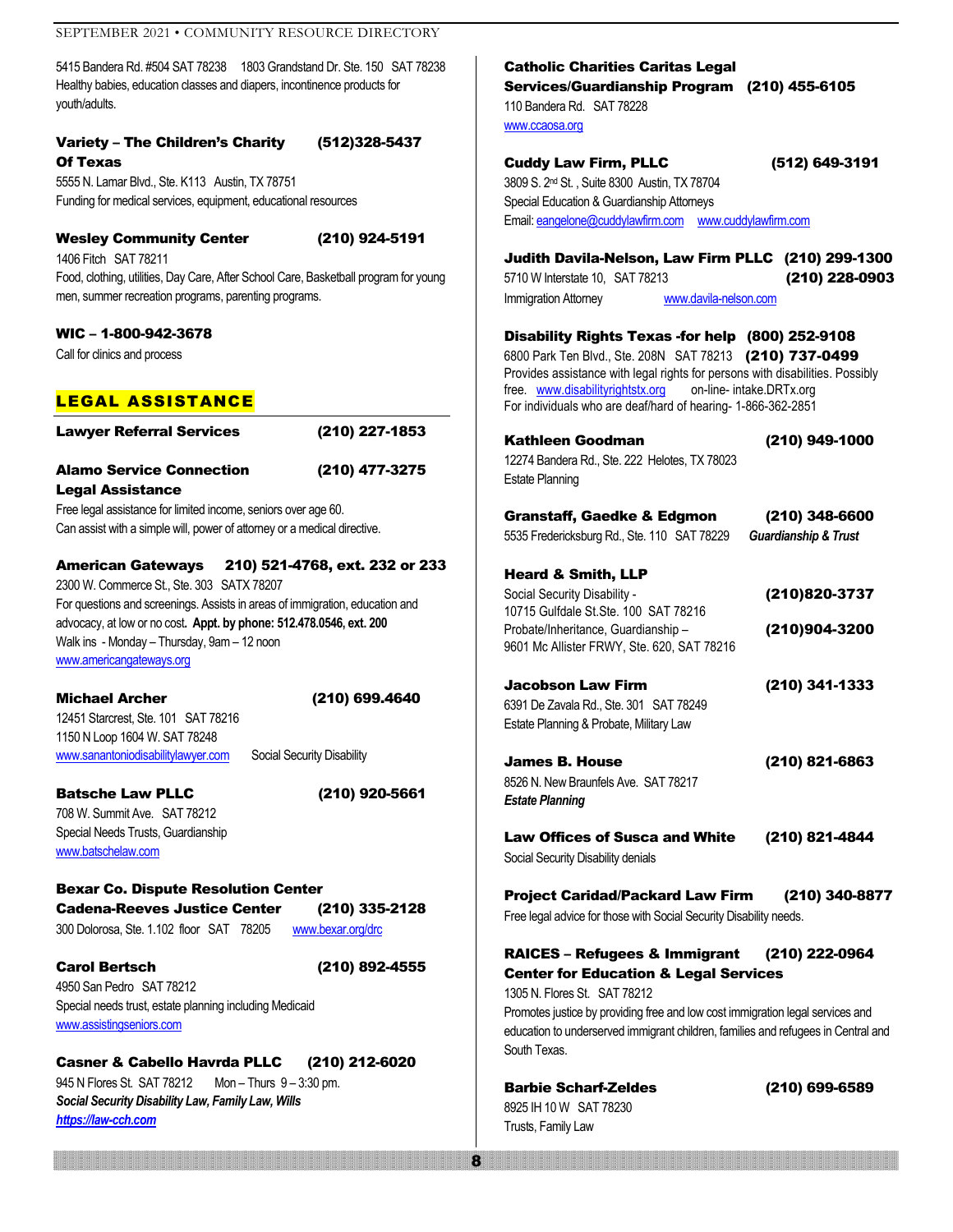#### Karen Dalglish Seal, Attorney, (210) 226-8101 Mediator & Counselor at Law

202 East Park Ave. SAT 78212 Firm addresses placement, modifications, accommodations and proper programming of students in special education. Also advocates for situations that do not require the expertise of an attorney. Email[: Karen@kseallaw.com](mailto:Karen@kseallaw.com)

#### Packard Law Firm (210) 340-8877

1100 NW Loop 410, Ste. 104 SAT 78213 Assists with SSI/SSDI, Special Needs Trust [www.alisonpackardlaw.com](http://www.alisonpackardlaw.com/)

St. Mary's Law School (210) 431-2596 Limited cases: family law, consumer rights, immigration, criminal defense

#### Tessmer Law Firm PLLC (210) 368-9708

Tammy Fisher – Operations Manager 7800 IH 10 West, Ste. 830 SAT 78230 Estate Planning, Guardianship, Will, Family Law, Special Needs Trust. [info@tessmerlawfirm.com](mailto:info@tessmerlawfirm.com) [https://www.tessmerlawfirm.com](https://www.tessmerlawfirm.com/)

The Legal Framework - Region 18 providing Statewide Leadership for the Legal Framework for the Child-Centered Process in Texas; in collaboration with the Division of IDEA Coordination at TEA.<http://framework.esc18.net/>

#### Texas Legal Services Center 512-477-6000

Non-profit to provide high quality legal representation towards civil justice for all underserved Texans

Non-custodial parent issues hotline 866-292-4636 CPS issues hotline 844-888-6565 Survivors of Sexual Assault hotline 844-303-7233 Seniors hotline 822-622-2520 option 3 [https://www.tlsc.org](https://www.tlsc.org/) for on-line initiation for assistance

Anna M. Torres & Associates (210) 249-2143

14603 Huebner Rd. #23 SAT 78230 Estate Planning, Special Needs Trust , Probate, Elder Law, Adoption & Business **Organizations** 

#### Texas RioGrande Legal Aid, Inc. 888-988-9996

Guardianship assistance for South Texas counties other than Bexar Survivors of sexual assault 800-991-5153 1111 N. Main SAT 78212 210-212-3700 [https://trla.org](https://trla.org/) to initiate help on-line

## Weisinger Law Firm (210) 308-0800 16016 N. Evans Rd. Selma, TX 78154 (210) 247-9648 F

Special needs trust, wills, guardianship, estate planning and probate https:[//www.weisingerlawfirm.com](http://www.weisingerlawfirm.com/)

K.T. Whitehead, Elder Care (210) 930-4300 3004 Nacogdoches Rd. SAT 78217 Estate Planning/ Special Needs Trust, guardianship & Medicaid,

Law Office of Lacey P. Whitten (210) 820-0505

8526 N. New Braunfels SAT 78217 [www.lpwlaw.com](http://www.lpwlaw.com/) Email: [lacey@lpwlaw.com](mailto:lacey@lpwlaw.com)

#### MEDICAID WAIVER PROGRAMS

Star Plus Waiver (210) 438-6208 For those with a need for skilled nursing services. Ages 21 and over

DB-MD – Deaf/Blind Multiple (877) 438-5658 **Disabilities Program Interest list in Austin.** For those with diagnosis of deaf, blind and a developmental disability. All ages.

CLASS – Community Living (877) 438-5658

#### Assistance & Support Services Program

Interest list in Austin. For individuals with a diagnosis of development disabilities/related conditions. All ages.

#### MDCP – Medically Dependent (877) 438-5658 Children's Program

Interest list in Austin. For individuals with a need for skilled nursing services. Children up to age 21.

#### HCS – Home & Community-based (210) 832-5020 Program

Interest list in San Antonio. For individuals with a diagnosis of intellectual disability. All ages.

#### YES – Youth Empowerment Services (210) 261-1135

For children and adolescents with severe emotional disturbances to live in the community with their families.

#### MENTAL HEALTH SERVICES & **SUPPORT**

Clarity Child Guidance Center (210) 616-0300 8535 Tom Slick Rd. SAT 78229

National Alliance for Mental Illness (210) 734-3349 NAMI, SA 6800 Park Ten Blvd SAT 78213

#### CENTER FOR HEALTH CARE SERVICES

| www.chcsbc.org                                              |                |  |
|-------------------------------------------------------------|----------------|--|
| <b>Adult Crisis Care Center</b><br>601 N. Frio SAT 78207    | (210) 225-5481 |  |
| <b>Adult Mental Health Intake</b>                           | (210) 261-1250 |  |
| <b>Children's Crisis Hotline</b><br>227 W. Drexel SAT 78210 | (210) 261-3350 |  |
| <b>Children's Outpatient Services</b>                       | (210) 261-3350 |  |

Mobile Crisis Outreach Team (MCOT) (210)223-7233

1990 - Participal de la construction de la construction de la construction de la construction de la construction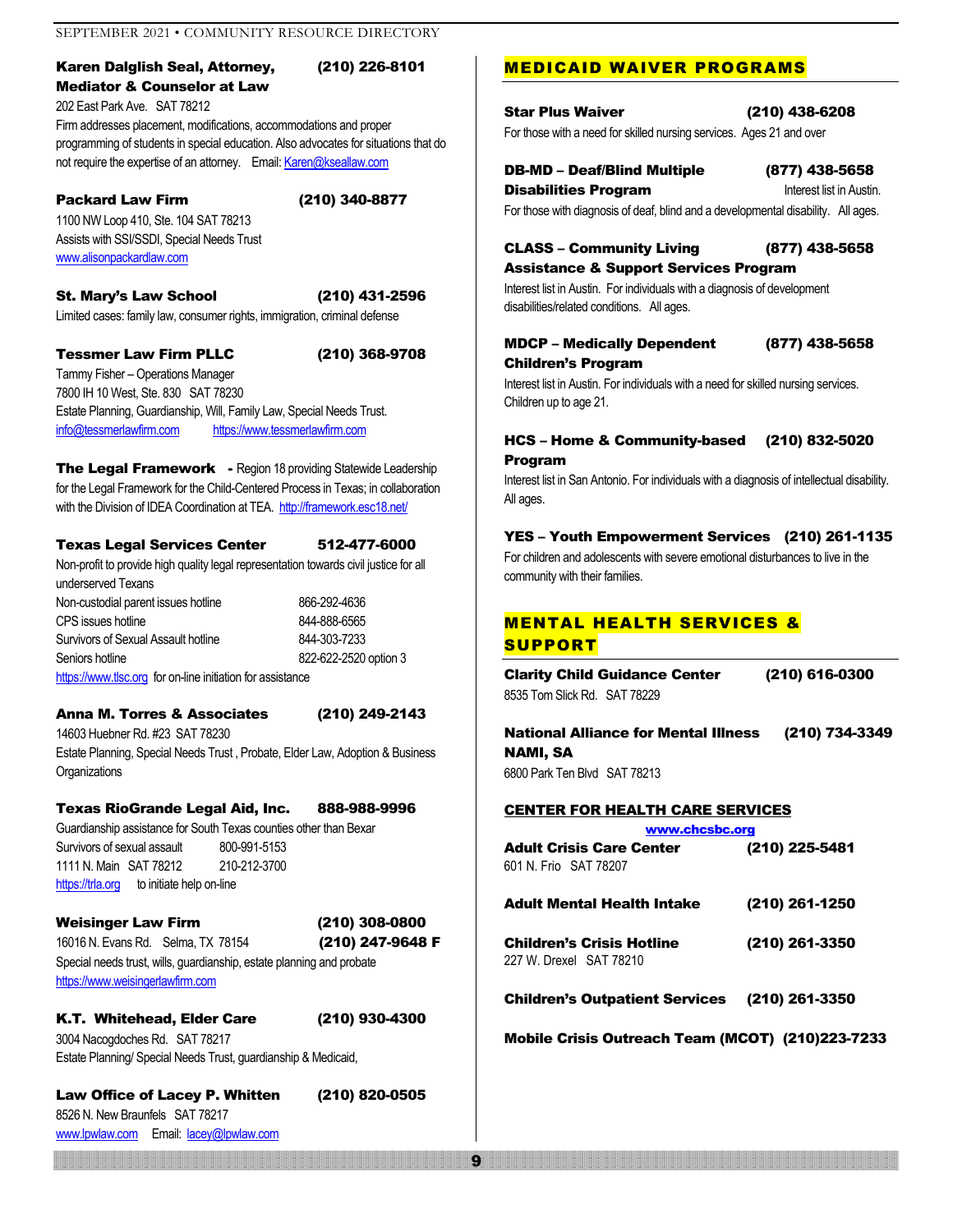#### ONLINE RESOURCE DIRECTORY/ONLINE GUIDES

#### Assisted Living Research Institute [https://www.assistedliving.org/assisted-living](https://www.assistedliving.org/assisted-living-options-for-people-with-disabilities/)[options-for-people-with-disabilities/](https://www.assistedliving.org/assisted-living-options-for-people-with-disabilities/)

#### Alamo Service Connection (210) 477-3275

Provides access to long term services & supports for Older adults, people with disabilities & their families. [www.askasc.org](http://www.askasc.org/)

Future Horizons, Inc. [https://www.fhautism.com](https://www.fhautism.com/) Autism Asperger's Digest Autism and Sensory Resources and Conference info

Bill Nason's Autism Discussion Page [www.facebook.com/autismdiscussionpage](http://www.facebook.com/autismdiscussionpage) Discussion page regarding autism through a series of 3 books.

**Blue Cat Pies – [www.bluecatpies.com](http://www.bluecatpies.com/)** Interactive academic teaching activities for individuals with a diagnosis of Autism or IDD.

Children & Adults w/ Attention Deficit/Hyperactivity Disorder (CHADD) [www.chadd.org](http://www.chadd.org/)

#### Different Roads to Learning

Sells autism products and teaching tools/supplies for home ABA programs and all things related to speech and language therapy. [www.difflearn.com](http://www.difflearn.com/)

DisabilitySA.org Resources for individuals with disabilities in Bexar County. [www.disabilitysa.org](http://www.disabilitysa.org/)

Gordon Hartman Family Foundation [www.gordonhartman.com](http://www.gordonhartman.co/)

Interactive Autism Network (IAN) [www.iancommunity.org](http://www.iancommunity.org/) Research program that closed 6/2019. Website information on autism available thru 2021. Joined –SPARK

Kid Events & Activities

[https://fun4alamokids.com](https://fun4alamokids.com/)

#### Loyola Press – Catholic Faith Visuals & Supports

www.loyolapress.comfaith-formation/special-needs-products

The Autism Café Information, resources & practical strategies to help manage day to day living from [www.theautismcafe.com](http://www.theautismcafe.com/)

San Antonio Home Education Homeschooling Guide to San Antonio and Texas [www.homeedsa.com](http://www.homeedsa.com/)

#### SPARK – Simons Powering Autism Research

[https://sparkforautism.org](https://sparkforautism.org/) Autism Research and info

#### Teacher's resources & other teaching ideas:

[www.buildingblox.net](http://www.buildingblox.net/) [www.do2learn.com](http://www.do2learn.com/) [www.boardmakeronline.com](http://www.boardmakeronline.com/) [www.kizclub.com](http://www.kizclub.com/)

Texas Guide to Adult Guardianship

<https://hhs.texas.gov/laws-regulations/legal-information/guardianship>

The Arc of Texas – IDEA Manual [www.thearcoftexas.org](http://www.thearcoftexas.org/) (Resources)

#### Twogether Consulting

[www.twogetherconsulting.com](http://www.twogetherconsulting.com/) Consulting services for HCS, Tx Home Living and ICFMR Providers

#### OTHER SERVICES

| Alamo Hospice                           | (210) 444-2244 |
|-----------------------------------------|----------------|
| 3201 Cherry Ridge, Suite C313 SAT 78230 |                |

Canine Companions for (800)572-2275 Independence [www.cci.org](http://www.cci.org/) 

| Guide Dogs of Texas, Inc.                                                                               |                               | (210) 366-4081 |
|---------------------------------------------------------------------------------------------------------|-------------------------------|----------------|
| 1503 Allena Dr. SAT 78213                                                                               |                               | (800) 831-9231 |
| Providing guide dogs to Texans who are visually impaired to enhance their mobility<br>and independence. |                               |                |
| www.quidedogsoftexas.org                                                                                | outreach@quidedogsoftexas.org |                |
|                                                                                                         |                               |                |

Heel the Heroes (585) 245-2291 Compelled to aid in the successful recovery, integration, and empowerment of Veterans; utilizing canine and equine therapy. [www.heeltheheroes.org](http://www.heeltheheroes.org/) 

#### LGSM Foundation, Inc. [www.lgsmfoundation.org](http://www.lgsmfoundation.org/)

Assists children with special needs with private music lessons. P.O. Box 33008 SAT 78265 Email[: info@lgsmfoundation.org](mailto:info@lgsmfoundation.org)

National Service Animal Registry "Animal Service Type Definitions" [www.nsarco.com/service-definitions](http://www.nsarco.com/service-definitions)

#### Parenting Adolescents – Child Development Inst.

[www.childdevelopmentinfo.com/development/moving-onwards-your-13-to-15year-old](http://www.childdevelopmentinfo.com/development/moving-onwards-your-13-to-15year-old)

10

#### Project Infinity (210) 954-0036

18503 Sigma Rd., Suite 138 SAT 78258 Provides: Recreation Therapy, Music Therapy, Animal Assisted Therapy, Art Therapy. Group therapy sessions offered each month at various locations. Each session is divided to accommodate therapeutic needs based on age & development. [hello@project-infinity.org](mailto:hello@project-infinity.org) [www.project-infinity.org](http://www.project-infinity.org/)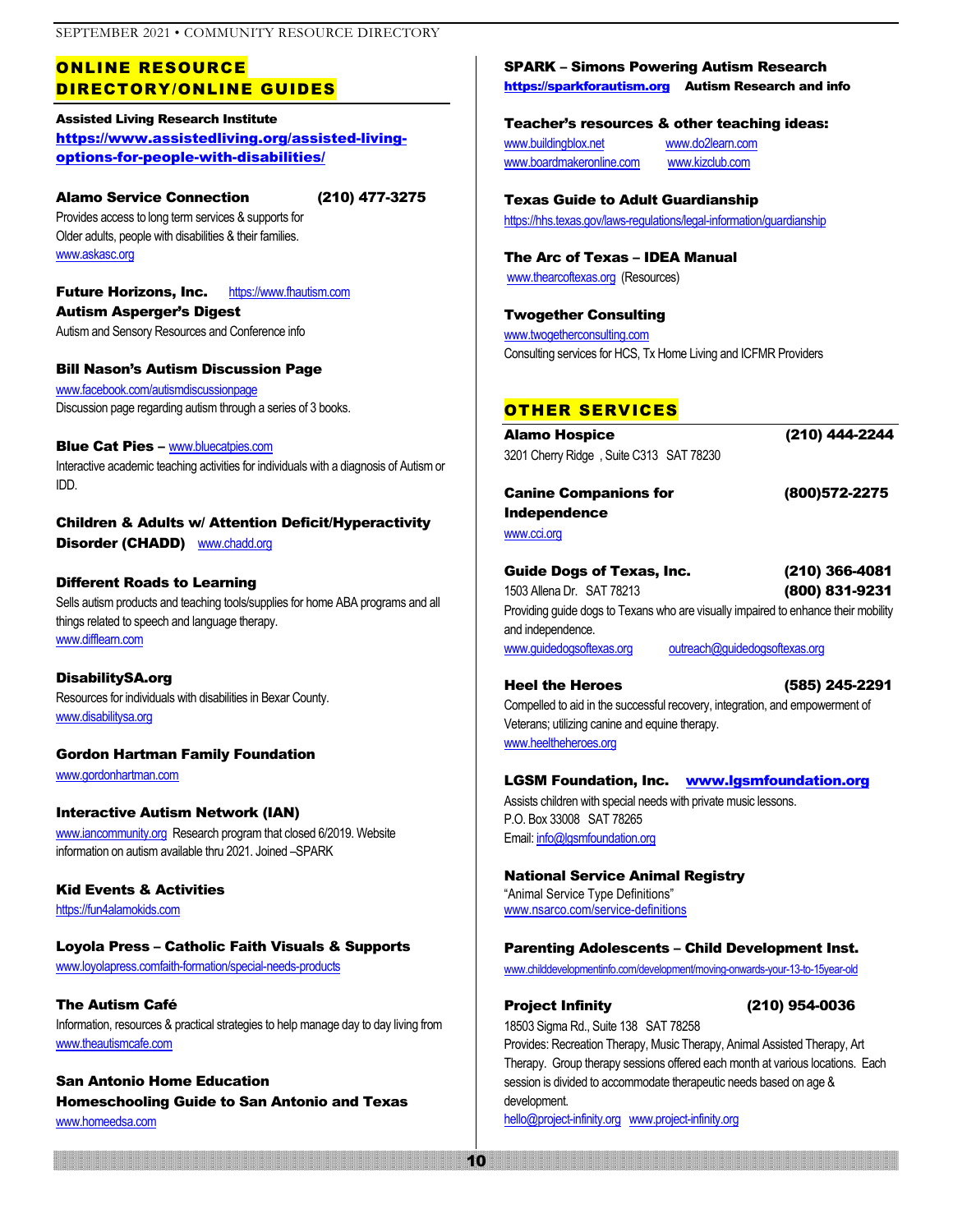#### RISE – Therapeutic Equestrian Center (210) 268-4558

Provides therapeutic riding and hippotherapy. Contact: Karen Fergason o[r info@riserehab.org](mailto:info@riserehab.org)

#### Sexual Education Resources

[www.kc.vanderbilt.edu/healthybodies](http://www.kc.vanderbilt.edu/healthybodies) [http://coultervideo.com/video/253/puberty-video-boys-asperger-syndrome-and](http://coultervideo.com/video/253/puberty-video-boys-asperger-syndrome-and-autism-spectrum-disorder-level1dvd)[autism-spectrum-disorder-level1dvd](http://coultervideo.com/video/253/puberty-video-boys-asperger-syndrome-and-autism-spectrum-disorder-level1dvd)

#### Texas Statewide Leadership for Autism Training

Provides information to support the implementation of evidence-based practices (EBPs) with individuals who have Autism Spectrum Disorder (ASD). Includes links for Texas Autism Resources Guide for Effective Teaching (TARGET) where you will find documents providing information and research on EBPs and evaluations/assessments. Also provides information on training and webinars specific to ASD, The Texas State Autism Conference, and a variety of State and National Resources. [www.txautism.net](http://www.txautism.net/)

Today at Apple [www.apple.com/today](http://www.apple.com/today)

Free sessions and events at the North Star and La Cantera Apple store locations, such as Kid's Hour and Field Trips. Inspiring programs every day. (Check out at home videos during COVID)

#### PARENT TRAINING PROGRAMS

Avance San Antonio (210) 220-1788 903 Billy Mitchell Blvd., Ste. 100 SAT 78226 Parent-child Education/Services to Fathers program, Early Head/Head Start. [www.avance.org](http://www.avance.org/)

#### Brighton Center (210) 826-4492

Special Education Support services Provides training on special education issues.

#### Center for New Communities (210) 314-3200

1314 Guadalupe St. #201 SAT 78207 Services to expectant mothers and in home parent training for those with children under age 3.

| <b>Family Services Association</b> |                 | (210) 299-2400 |
|------------------------------------|-----------------|----------------|
| 702 San Pedro SAT 78212            | www.fsasatx.org |                |
| Parent Training program            |                 | 210-431-7581   |
|                                    |                 |                |

Partners Resource Network (877) 832-8945 Team Project

Provides training on special education issues.

#### RECREATION/LEISURE/SPIRITUAL ACTIVITES

A.W.A.R.E. Therapeutic Riding (512) 754-6773 Therapeutic horseback riding 1708 Center Point Rd., San Marcos, TX 78666

A-Z Music Therapy (210) 392-1277 20770 Hwy 281 N. Ste., 108-188 SAT 78258

[www.a-zmusictherapy.com](http://www.a-zmusictherapy.com/)

#### Boy Scouts of America (210) 341-8611

8503 S. Zarzamora SAT 78224 Scouting with Special Needs. Contact: Josh Ozuna

#### Children's Association for Maximum (210) 671-5411 Potential – C.A.M.P. Teen Program

[www.campcamp.org](http://www.campcamp.org/)

#### **Down Home Ranch 612-856-0128**

20250 FM 619 Elgin, TX 78212 Programming for 18+ students. Summer Camp, residential provider of HCS, ICF & Private Pay, Day Program, Respite opportunities. [www.downhomeranch.org](http://www.downhomeranch.org/)

| Good-Swim Swimming Program |  |
|----------------------------|--|
|----------------------------|--|

355 Pershing Avenue SAT 78209 Contact: Diana Perry

(210) 381-4308

Jesus Cares Outreach (210) 696-2716 Our Savior Lutheran Church 11503 Vance Jackson SAT 78230 Religion class for people with DD. Meets every 1<sup>st</sup> and 3<sup>rd</sup> Saturday of every month

#### Kids Yoga Therapy (210) 834-8275

3300 Nacogdoches Rd. Ste. 110 SAT 78217

For young infants and children with Neurodevelopment challenges including developmental delays, Autism, ADHD. Contact: Kathleen Matula, PhD in Child Development & certified in Yoga for the special child. [www.kidsyogatherapy.com](http://www.kidsyogatherapy.com/) [kathleen@kidsyogatherapy.com](mailto:kathleen@kidsyogatherapy.com)

Kinetic Kids (210) 748-5860

P.O. Box 690993 SAT 78269 [www.kinetickidstx.org](http://www.kinetickidstx.org/) infi@kinetickidstx.org

#### Miracle League of S.A (210) 225-6666

11

Baseball team league for children with intellectual and/or physical challenges. [www.miracleleagueofsanantonio.com](http://www.miracleleagueofsanantonio.com/)

| Morgan's Wonderland              | (210) 495-5888 |
|----------------------------------|----------------|
| 5223 David Edwards Dr. SAT 78233 | (877) 495-5888 |
| www.morganswonderland.com        |                |

Open T.R.A.I.L Ranch (210) 367-8248 28710 Boerne Stage Rd. Boerne, TX 78006 Providing qualified personal equestrian therapy info[@opentrailranch.or](mailto:opentrailranch@gmail.com)g [www.opentrailranch.org](http://www.opentrailranch.org/)

#### San Antonio Area Adults Autism Support Group

6851 Citizen's Parkway SAT 78229 – San Antonio Club House For socialization. Meet  $1<sup>st</sup>$  Sunday of the month:  $3:30$ pm –  $5:pm$ [www.meetup.com/san-antonio-area-adults-with-asperger-syndrome](http://www.meetup.com/san-antonio-area-adults-with-asperger-syndrome)

Special Reach (210) 784-7478 Crown of Life Lutheran Church 19291 Stone Oak Pkwy / Office: 6851 Citizens Pkwy #220 SAT 78229 Summer Enrichment & Afterschool School/Holiday Program. Ages 6-18.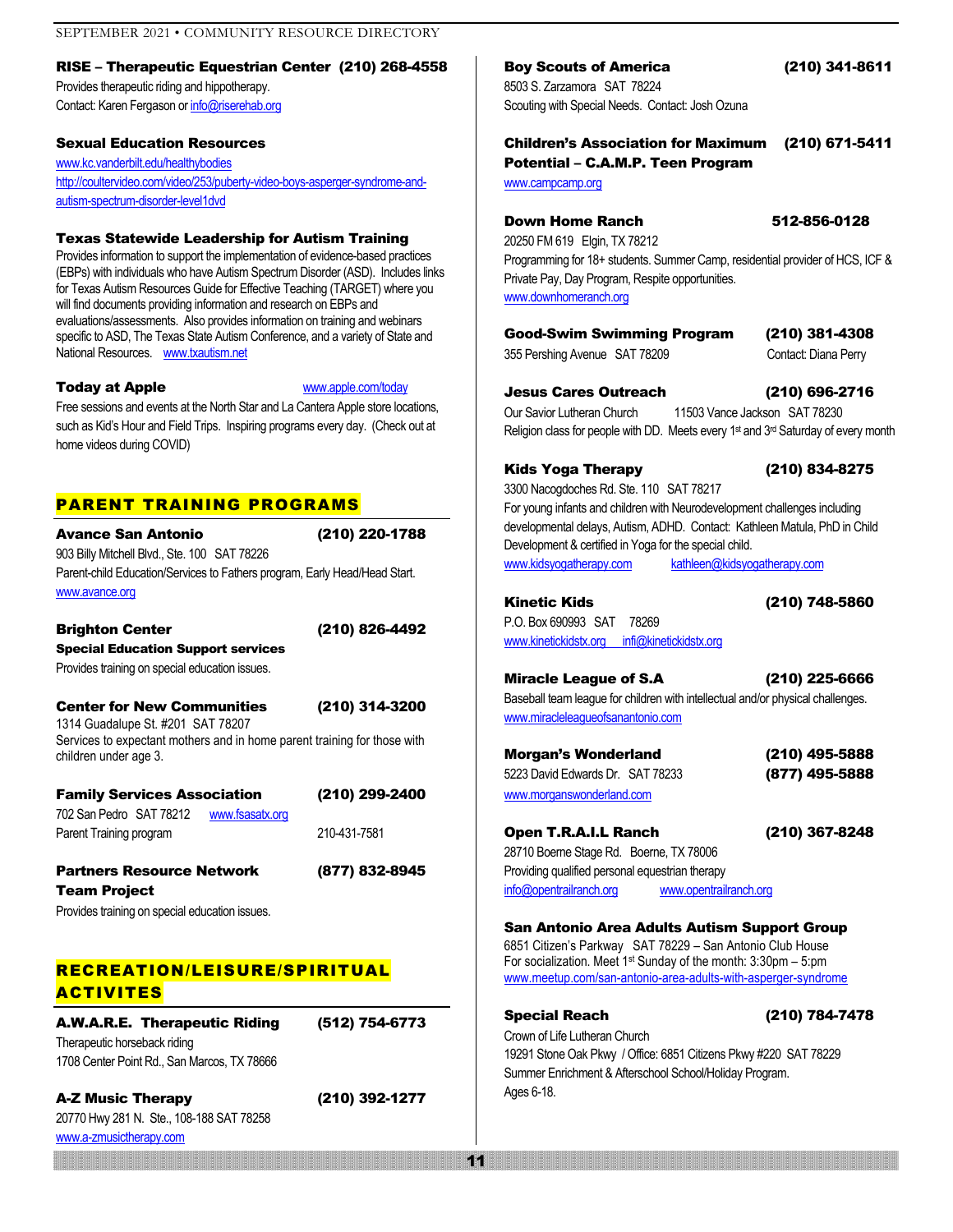| SEPTEMBER 2021 · COMMUNITY RESOURCE DIRECTORY                                                                                                                                                                            |                                     |                                                                                                                                                                                                                                                                                       |                                |
|--------------------------------------------------------------------------------------------------------------------------------------------------------------------------------------------------------------------------|-------------------------------------|---------------------------------------------------------------------------------------------------------------------------------------------------------------------------------------------------------------------------------------------------------------------------------------|--------------------------------|
| The Door in the Wall, Inc.<br>767 Lookout Dr. Lakehills, TX 78063<br>Fun, free events for people with disabilities.                                                                                                      | (210) 254-2310                      | <b>Alamo Service Connection</b><br>Supports for older adults, people with disabilities, and their families.                                                                                                                                                                           | (210) 477-3275                 |
| www.ditwtexas.org                                                                                                                                                                                                        |                                     | Any Baby Can, Inc.                                                                                                                                                                                                                                                                    | (210) 227-0170                 |
| <b>The Saddle Light Center</b><br>17530 Old Evans Rd. Selma, TX 78154<br>Therapeutic riding for people with special needs.<br>www.thesaddlelightcenter.com                                                               | (210) 651-9574                      | 217 Howard SAT 78212<br>The Arc of San Antonio, Inc.<br>13430 West Avenue SAT 78216<br>www.arc-sa.org                                                                                                                                                                                 | (210) 490-4300                 |
| <b>Special Olympics Texas</b>                                                                                                                                                                                            | (210) 530-9898                      | <b>The Arc of Texas</b><br>www.thearcoftexas.org                                                                                                                                                                                                                                      | (800) 252-9729<br>512-454-6694 |
| 45 NE Loop 410 Ste.180, SAT 78216                                                                                                                                                                                        | Fax: (210) 530-9896<br>www.sotx.org |                                                                                                                                                                                                                                                                                       |                                |
| St. David's Episcopal Church -<br><b>Exceptional Adult Ministry Saturday Program</b>                                                                                                                                     | (210) 824-2481                      | The Arc of U.S<br>www.thearc.org                                                                                                                                                                                                                                                      | (800) 433-5255                 |
| 1300 Wiltshire Ave. SAT 78209 10:30am - 3:00pm - Worship then leave to Ft.<br>Sam Bowling Center. \$3 per game up to 3 games<br>www.saintdavids.net                                                                      |                                     | <b>Autism Lifeline Links (ALL)</b><br>Is a collective effort of service providers, medical professionals, educators and<br>advocates passionate about helping people living with autism. They provide<br>streamlined solutions to address needs and simplify access to resources from | (210) 960-9106                 |
| <b>Sunburst Gymnastics Academy</b><br>7903 Mainland Dr. SAT 78250                                                                                                                                                        | (210) 951-4337                      | diagnosis throughout life.<br>visit: https://autismlifelinelinks.org                                                                                                                                                                                                                  | info@autismlifelinelinks.org   |
| <b>Triple H Equitherapy</b><br>791 Backhaus Rd., Pipecreek, TX 78063<br>Therapeutic riding for people with special needs.                                                                                                | (830) 510-9515                      | Sorenson Community Interpreting (210) 693-1092<br>7400 Blanco Rd., Ste. 262 SAT 78216<br><b>Technology and Access Specialists</b><br>Resource/Referral/Advocacy                                                                                                                       | (210) 664-3623                 |
| <b>University United Methodist Church</b><br>The "U"<br>5084 DeZavala Rd. SAT 78249<br>Sunday school classes for children and adults with developmental disabilities.<br>Contact: Susan Galindo, Director www.uchurch.tv | (210) 696-1033                      | Center on Independent Living - COIL (210) 655-2333<br>10500 Nacogdoches Rd. SAT 78217<br>Fax-<br>www.coil.org                                                                                                                                                                         | (210) 655-2338                 |
| <b>RESIDENTIAL SERVICES</b>                                                                                                                                                                                              |                                     | Region 20 Education Service Center (210) 370-5200<br>1314 Hines Ave. SAT 78208<br>www.esc20.net                                                                                                                                                                                       |                                |
| <b>GROUP HOMES:</b><br>For a complete listing of HCS/ICF-MR facilities:<br>www.aacog.com/291/Intermediate-care-facilities or: www.hhs.texas.gov                                                                          |                                     | <b>San Antonio Independent Living</b><br><b>Services - SAIL</b><br>1028 S. Alamo, Ste. A SAT 78210                                                                                                                                                                                    | (210) 281-1878                 |
| <b>SUPERVISED APARTMENT COMPLEXES:</b><br>Mission Road Development Center (various locations)<br>Suzanne Smith Management Co.                                                                                            | (210) 531-0577                      | www.sailstx.org                                                                                                                                                                                                                                                                       |                                |
| <b>Reaching Maximum Independence</b>                                                                                                                                                                                     | (210) 656-6674                      | <b>RESPITE PROGRAMS</b>                                                                                                                                                                                                                                                               |                                |
| <b>Southwind Fields</b>                                                                                                                                                                                                  | 210-5261567                         | <b>Children's Association for Maximum</b><br><b>Potential (CAMP)</b><br>Summer/weekend respite camps for children and adults.<br>www.campcamp.org                                                                                                                                     | (210) 671-5411                 |
| <b>RESOURCE AND REFERRAL</b>                                                                                                                                                                                             |                                     |                                                                                                                                                                                                                                                                                       |                                |
| 211 – Information and referral to various needs.                                                                                                                                                                         |                                     | <b>LifeSpan Respite</b><br>Services for an unpaid family caregiver. In home care, center-based community                                                                                                                                                                              | (210 477-3275                  |

12

Alamo Area Agency on Aging (866) 231-4922 Information/Referral for individuals 60 and older in Atascosa, Bandera, Comal, Frio, Gillespie, Guadalupe, Karnes, Kendall, Kerr, McMullen, Medina, Wilson Counties. For Bexar County **(210) 477-3275**

Precise Respite Care (210) 897-1935 522 Pletz Dr. SAT 78226 Accepts: Private Pay, HCS, CLASS, TX Home Living. Adults only. \$200 per day/\$28 per hour

access out of home. Clients of any age with special needs.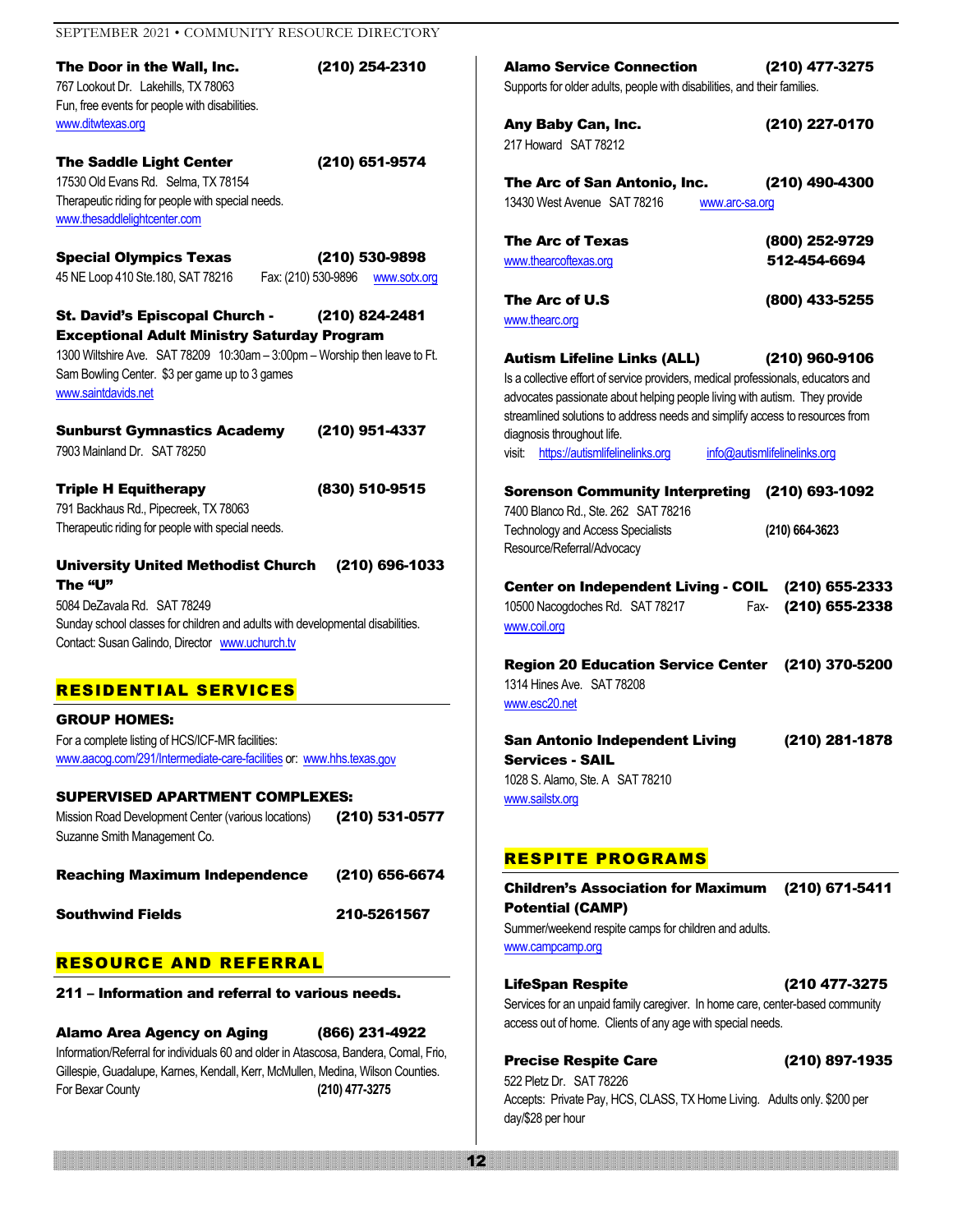#### Respite Care of San Antonio (210) 737-1212 P.O. Box 12633 SAT 78212

Davidson Respite House/Day Care/Mother's Day Out [www.respitecaresa.org](http://www.esc20.net/)

#### Special Reach (210) 784-7478

Parent's Night Out, Holiday parties, summer camp for children with special needs. Ages 6-18

#### Take Time Texas

A website to help find respite services for child and adults. <https://apps.hhs.texas.gov/taketimetexas>

#### STATE PROGRAMS/OFFICES

| <b>Bexar County Tax Office</b><br>For Handicap placards and license plates                                                                                                                                                           | (210) 335-2251<br>(210) 335-6627                          |
|--------------------------------------------------------------------------------------------------------------------------------------------------------------------------------------------------------------------------------------|-----------------------------------------------------------|
| <b>Bexar County Housing Authority</b><br>1954 E. Houston St., Ste. 104 SAT 78202                                                                                                                                                     | (210) 225-0071                                            |
| <b>Crime Victims Services Division</b>                                                                                                                                                                                               | (800) 983-9933                                            |
| At Office of the Attorney General<br>P.O. Box 12648 Austin, TX 78711-2548<br>Austin:                                                                                                                                                 | (512) 936-1200                                            |
| www.texasattorneygeneral.gov/crime-victims                                                                                                                                                                                           |                                                           |
| Department of State Health Services (210) 949-2142<br>(DSHS)                                                                                                                                                                         |                                                           |
| Children with Special Health Care Needs Program                                                                                                                                                                                      | www.dshs.state.tx.us                                      |
| <b>Department of Health and Human Services (HHS)</b><br>Community Care Services Eligibility office<br>For adults without full Medicaid-CAS, DAHS, EMS, Assisted Living, Home<br>delivered meals<br>Civil Rights and Customer Service | (210) 438-6208<br>https://hhs.texas.gov/about-hhs/find-us |
| <b>Office of the Attorney General</b>                                                                                                                                                                                                | (800) 252-8014                                            |
| <b>Child Support Division</b><br>P.O. Box 12548 Austin, TX 78711-2548 www.texasattorneygeneral.gov                                                                                                                                   |                                                           |
| <b>San Antonio Housing Authority</b><br>818 S. Flores SAT 78204<br>Housing Assistance Program general info - option 1<br>Section 8 info - option 2                                                                                   | (210) 477-6000<br>General info                            |
| <b>Social Security Administration</b>                                                                                                                                                                                                | (800) 772-1213                                            |
| <b>Texas Department of Family and</b><br><b>Protective Services (TDFPS)</b><br>3635 SE Military Dr. SAT 78223                                                                                                                        | (800) 252-5400<br>(24 hour hotline)<br>(210) 333-2004     |
| <b>Texas Workforce Commission (TWC)</b><br><b>Blind &amp; Visually impaired services</b>                                                                                                                                             | (210) 785-2750                                            |

4204 Woodcock Ste. 274 SAT 78228 FAX: (210) 735-7508

Assistance for visually impaired from 10 to adult.

#### **Rehabilitation Services:**

| Nacogdoches | (210) 590-5740 |
|-------------|----------------|
| Wurzbach    | (210) 522-8010 |
| So. Flores  | (210) 921-7256 |
| Bluemel Rd. | (210) 438-0851 |

Health & Human Services (HHSC) [https://hhs.texas.gov](https://hhs.texas.gov/)

| 1307 Rozell St. SAT 78217                                             |                |
|-----------------------------------------------------------------------|----------------|
| Customer Services Line (Ombudsman)                                    | (877) 787-8999 |
| Medicaid Hotline                                                      | (800) 252-8263 |
| CHIP Call Center                                                      | (877) 543-7669 |
| Blind Children's program (0-10), Deaf & hard of Hearing services, ECI |                |
| Comprehensive Rehab (TBI or SCI), Autism Program for Children (3-15)  |                |

#### SUPPORT GROUPS

| <b>Alamo Head Injury Association</b><br>For brain injury survivors, family and friends.<br>www.alamoheadinjury.org                               | (210) 614-4323 |
|--------------------------------------------------------------------------------------------------------------------------------------------------|----------------|
|                                                                                                                                                  |                |
| Any Baby Can                                                                                                                                     | (210) 227-0170 |
| Sibling Support Group: Group for siblings ages 6-14 of children who are chronically                                                              |                |
| ill or have a disability.<br>www.anybabycansa.org                                                                                                |                |
| <b>Autism Community Network</b>                                                                                                                  | (210) 435-1000 |
| 4242 Woodcock Dr., Ste. 101 SAT 78228<br>Fax:                                                                                                    | (210) 200-6056 |
| Provides early interdisciplinary diagnostics and treatment for Autism up to age 5.<br>Parent education and training workshops.<br>www.acn-sa.org |                |
| <b>Autism Society San Antonio</b>                                                                                                                | (512) 479-4199 |
| Support Group                                                                                                                                    |                |
| Currently providing - Virtual ASD Cool Kids Club                                                                                                 |                |
| support@texasautismsociety.org                                                                                                                   |                |
| <b>Children's Bereavement Center</b><br><b>Of South Texas</b>                                                                                    | (210) 736-HUGS |
| For children that have lost a parent or sibling due to extended illness.                                                                         |                |
| CHADD                                                                                                                                            | (301) 306-7070 |
| (Children and Adults with Attention                                                                                                              |                |
| <b>Deficit/Hyperactivity Disorder)</b>                                                                                                           | www.chadd.org  |
| Nation's leading non-profit organization serving people affected by ADHD.                                                                        |                |
| <b>Clarity Child Guidance Center</b>                                                                                                             | (210) 616-0300 |
| Support groups for children diagnosed with a mental health condition.                                                                            |                |
| <b>Down Syndrome Association</b>                                                                                                                 | (210) 349-4372 |
| Of San Antonio (South Texas)                                                                                                                     |                |
| For families with children and adults that have Down syndrome.                                                                                   |                |
| 1127 Patricia SAT 78213 www.dsastx.org                                                                                                           |                |
| <b>Epilepsy Foundation of Central</b>                                                                                                            | (210) 653-5353 |
| <b>And South Texas</b><br>www.efcst.org                                                                                                          |                |

13